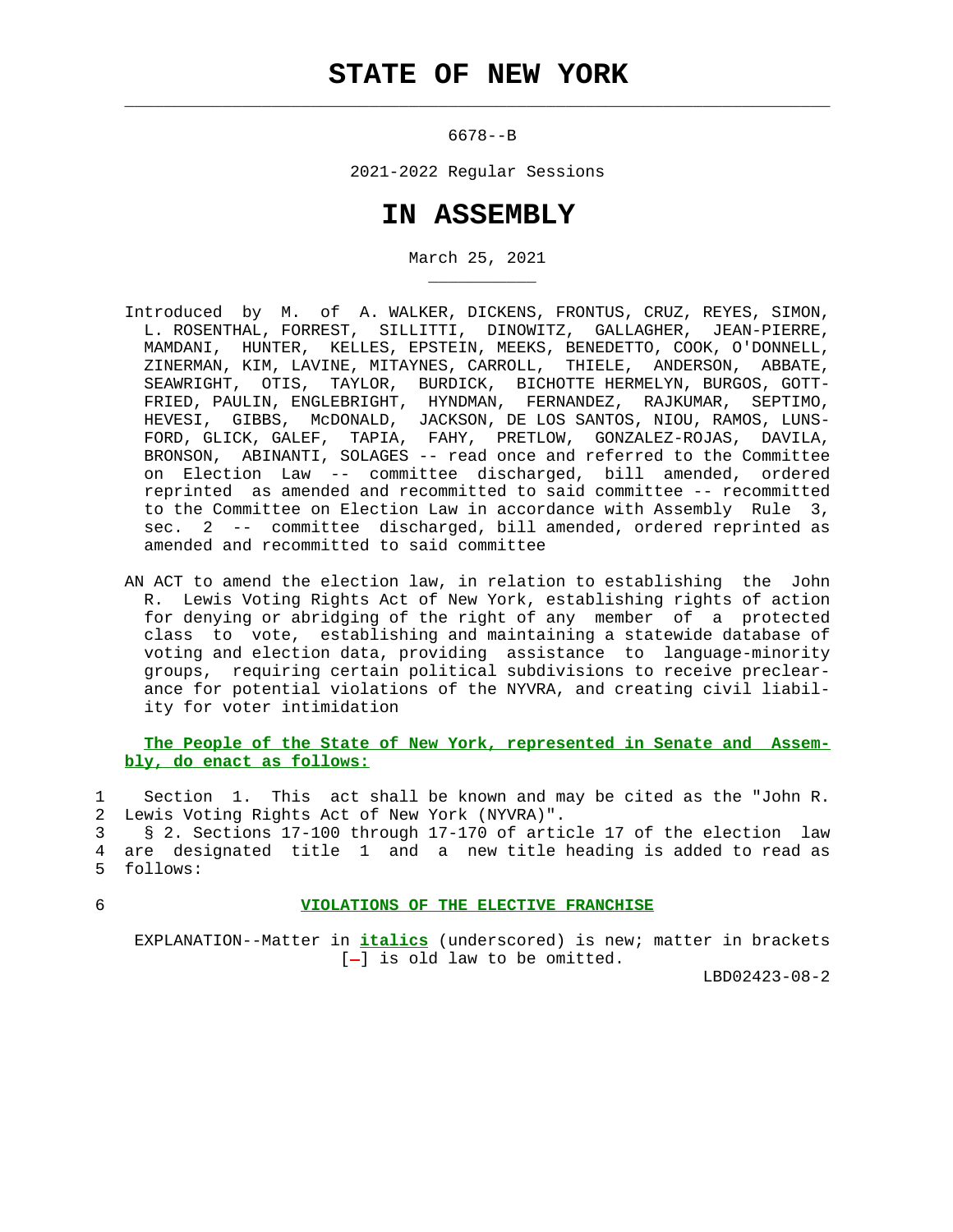1 § 3. The article heading of article 17 of the election law is amended 2 to read as follows: 3 [**VIOLATIONS OF**] **PROTECTING** THE ELECTIVE FRANCHISE 4 § 4. Article 17 of the election law is amended by adding a new title 2 5 to read as follows: **TITLE 2 JOHN R. LEWIS VOTING RIGHTS ACT OF NEW YORK Section 17-200. Legislative purpose and statement of public policy. 17-202. Interpretation of laws related to elective franchise. 17-204. Definitions. 17-206. Rights of action. 17-208. Assistance for language-minority groups. 17-210. Preclearance commission. 17-212. Preclearance. 17-214. Right of action against voter intimidation, deception or obstruction. 17-216. Authority to issue subpoenas. 17-218. Expedited judicial proceedings and preliminary relief. 17-220. Attorneys' fees. 17-222. Applicability. 17-224. Severability. § 17-200. Legislative purpose and statement of public policy. In recognition of the protections for the right to vote provided by the constitution of the state of New York, which substantially exceed the protections for the right to vote provided by the constitution of the United States, and in conjunction with the constitutional guarantees of equal protection, freedom of expression, and freedom of association under the law and against the denial or abridgement of the voting rights of members of a race, color, or language-minority group, it is the public policy of the state of New York to: 1. Encourage participation in the elective franchise by all eligible voters to the maximum extent; and 2. Ensure that eligible voters who are members of racial, color, and language-minority groups shall have an equal opportunity to participate in the political processes of the state of New York, and especially to exercise the elective franchise. § 17-202. Interpretation of laws related to elective franchise. In further recognition of the protections for the right to vote provided by the constitution of the state of New York, statutes, rules and regu- lations, and local laws or ordinances related to the elective franchise shall be construed liberally in favor of (a) protecting the right to cast an effective ballot; (b) ensuring that eligible voters are not impaired in registering to vote or voting including having their votes counted, and (c) ensuring equitable access with regard to race, color, and language-minority groups to opportunities to register to vote and to vote. The authority to prescribe or maintain voting or elections poli- cies and practices cannot be so exercised as to unnecessarily deny or abridge the right to vote. Policies and practices that burden the right to vote must be narrowly tailored to promote a compelling policy justi- fication that must be supported by substantial evidence. § 17-204. Definitions. For the purposes of this title: 1. "At-large" method of election means a method of electing members to the governing body of a political subdivision: (a) in which all of the voters of the entire political subdivision elect each of the members to**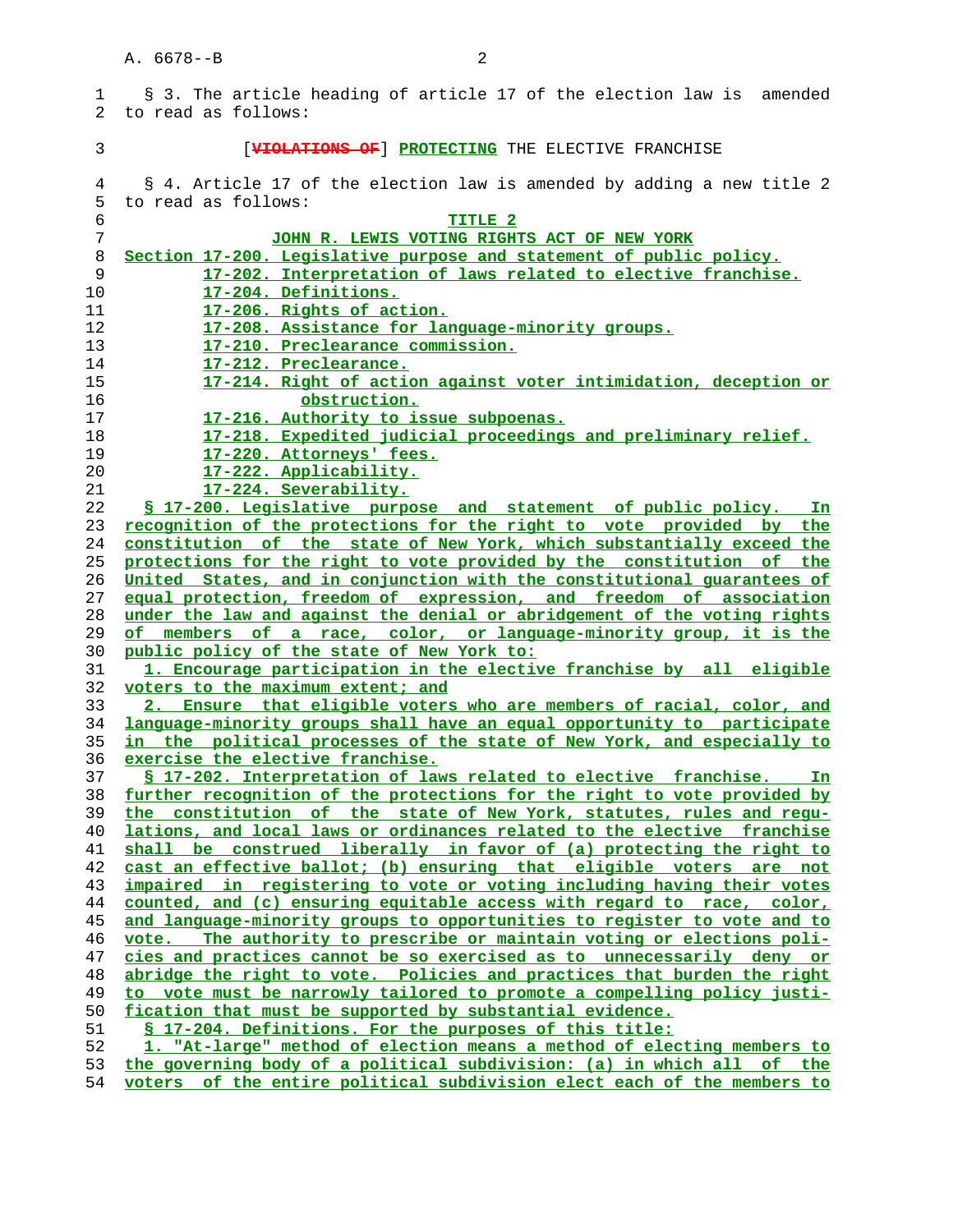**the governing body; (b) in which the candidates are required to reside within given areas of the political subdivision and all of the voters of the entire political subdivision elect each of the members to the governing body; or (c) that combines at-large elections with district- based elections, unless the only member of the governing body of a poli- tical subdivision elected at-large holds exclusively executive responsi- bilities. At-large method of election does not include ranked-choice voting, cumulative voting, and limited voting. 2. "District-based" method of election means a method of electing members to the governing body of a political subdivision using a districting or redistricting plan in which each member of the governing body resides within a district or ward that is a divisible part of the political subdivision and is elected only by voters residing within that district or ward, except for a member of the governing body that holds exclusively executive responsibilities. 3. "Alternative" method of election means a method of electing members to the governing body of a political subdivision using a method other than at-large or district-based, including, but not limited to, ranked- choice voting, cumulative voting, and limited voting. 4. "Political subdivision" means a geographic area of representation created for the provision of government services, including, but not limited to, a county, city, town, village, school district, or any other district organized pursuant to state or local law. 5. "Protected class" means a class of eligible voters who are members of a race, color, or language-minority group, as referenced and defined in the federal voting rights act. 6. "Racially polarized voting" means voting in which there is a difference in the candidate or electoral choice preferred by members in a protected class, and the candidate or electoral choice preferred by the rest of the electorate. The methodologies for estimating group voting behavior as approved in applicable federal cases to enforce the federal voting rights act to establish racially polarized voting may be used for purposes of this subdivision to prove that elections are char- acterized by racially polarized voting, but those methodologies shall not be the exclusive means of proving racially polarized voting. 7. "Federal voting rights act" means the federal Voting Rights Act of 1965, 52 U.S.C. § 10301 et seq. 8. The "civil rights bureau" means the civil rights bureau of the office of the attorney general. 9. "Government enforcement action" means a denial of administrative or judicial preclearance by the state or federal government, pending liti- gation filed by a federal or state entity, a final judgment or adjudi- cation, a consent decree, or similar formal action. 10. "Preclearance commission" means the commission formed by this title to make determinations as to preclearance, informed by the recom- mendations of the civil rights bureau. 11. "Deceptive or fraudulent device, contrivance, or communication" means one that contains false information pertaining to: (a) the time, place, and manner of any election; (b) the qualifications or restrictions on voter eligibility for such election; or (c) a statement of endorsement by any specifically named person, political party, or organization. § 17-206. Rights of action. 1. Right of action against voter suppression. (a) No voting qualification, prerequisite to voting, law, ordinance, standard, practice, procedure, regulation, or policy shall be**

**enacted or implemented by any board of elections or political subdivi-**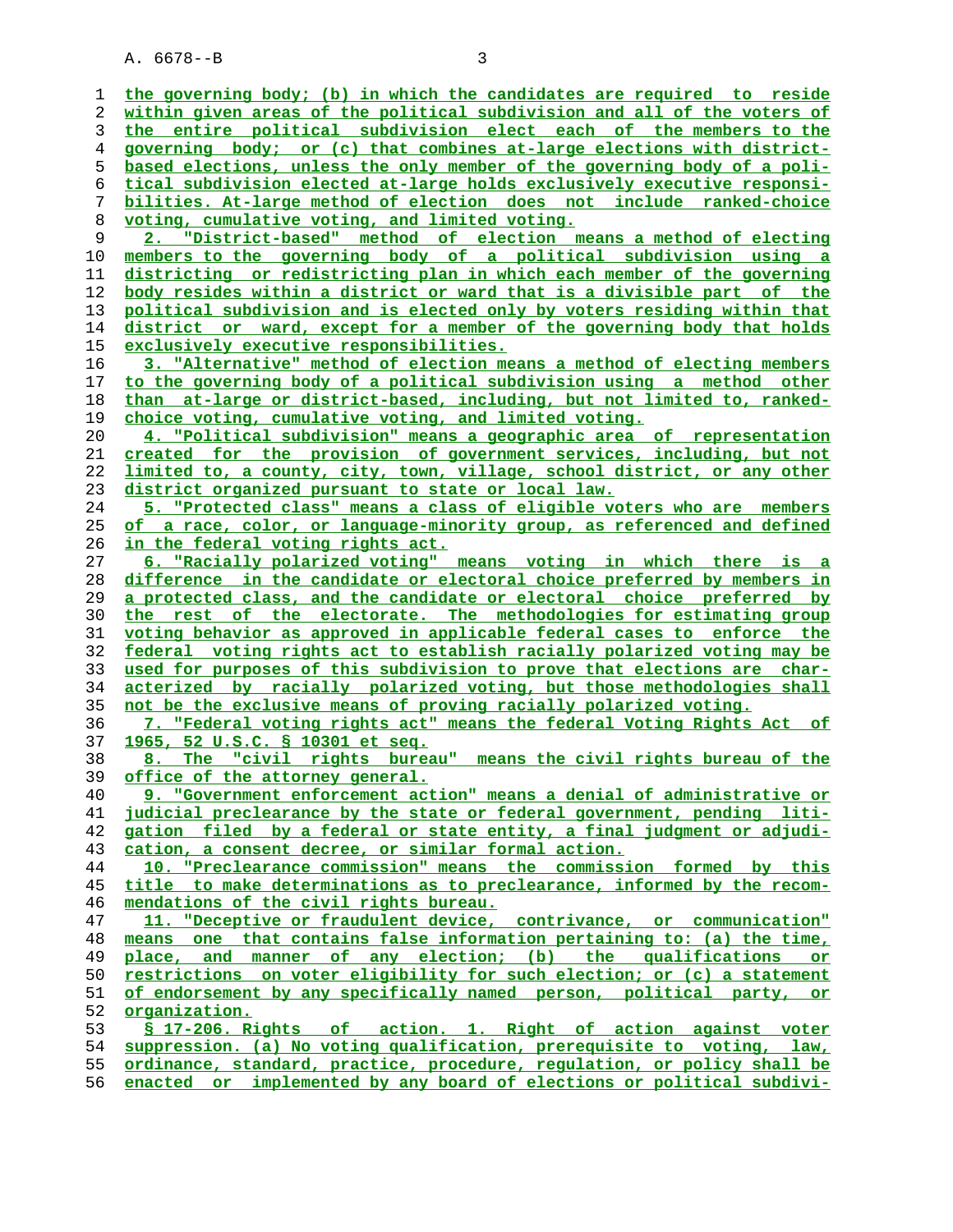| 1        | sion in a manner that results in a denial or abridgement of the right of                                                                       |
|----------|------------------------------------------------------------------------------------------------------------------------------------------------|
| 2        | any member of a protected class to vote.                                                                                                       |
| 3        | (b) A violation is established if, based on the totality of the                                                                                |
| 4        | circumstances, the ability of members of the protected class to elect                                                                          |
| 5        | candidates of their choice or influence the outcome of elections is                                                                            |
| 6        | impaired.                                                                                                                                      |
| 7        | (c) For political subdivisions where either the primary or general                                                                             |
| 8        | election is held on a date that is not concurrent with the primary or                                                                          |
| 9        | general election dates for state, county, or city office as established                                                                        |
| 10       | in section eight of article three or section eight of article thirteen                                                                         |
| 11       | of the constitution, and in state law, there shall be a presumption that                                                                       |
| 12       | the date of election results in the denial or abridgement of the right                                                                         |
| 13       | to vote where for three consecutive general elections in which there is                                                                        |
| 14       | at least one contested race for an office, the number of actual voters                                                                         |
| 15       | in each contested election is less than twenty-five percent of the total                                                                       |
| 16       | number of votes cast in the most recent general election for the presi-                                                                        |
| 17       | dency of the United States by voters in the political subdivision, or in                                                                       |
| 18       | which, for any protected class consisting of at least twenty-five thou-                                                                        |
| 19       | sand citizens of voting age or whose members comprise at least ten                                                                             |
| 20       | percent of the citizen voting age population, the percent of members of                                                                        |
| 21       | that protected class that are actual voters is at least twenty-five                                                                            |
| 22       | percent lower than the percent of citizens of voting age that are not                                                                          |
| 23       | members of that protected class that are actual voters.                                                                                        |
| 24       | 2. Right of action against vote dilution. (a) A method of election,                                                                            |
| 25       | including at-large, district-based, or alternative, shall not have the                                                                         |
| 26       | effect of impairing the ability of members of a protected class to elect                                                                       |
| 27       | <u>candidates of their choice or influence the outcome of elections, as a</u>                                                                  |
| 28       | result of the dilution or the abridgment of the rights of members of the                                                                       |
|          |                                                                                                                                                |
|          |                                                                                                                                                |
| 29       | protected class.                                                                                                                               |
| 30       | (b) A violation of this subdivision shall be:                                                                                                  |
| 31       | (i) established if a political subdivision uses an at-large method of                                                                          |
| 32       | election and it is shown that either: (A) voting patterns of members of                                                                        |
| 33       | the protected class within the political subdivision are racially polar-                                                                       |
| 34       | ized; or (B) under the totality of the circumstances, the ability of                                                                           |
| 35       | members of the protected class to elect candidates of their choice or                                                                          |
| 36       | influence the outcome of elections is impaired; or                                                                                             |
| 37       | <u>(ii) established if a political subdivision uses a district-based or</u>                                                                    |
| 38<br>39 | <u>alternative method of election and it is shown that candidates or elec-</u>                                                                 |
| 40       | toral choices preferred by members of the protected class would usually                                                                        |
|          | be defeated, and either: (A) voting patterns of members of the protected                                                                       |
| 41       | class within the political subdivision are racially polarized; or (B)                                                                          |
| 42       | under the totality of the circumstances, the ability of members of the                                                                         |
| 43       | protected class to elect candidates of their choice or influence the                                                                           |
| 44       | outcome of elections is impaired; or                                                                                                           |
| 45       | (c) In assessing whether voting patterns of members of the protected                                                                           |
| 46       | class within the political subdivision are racially polarized or whether                                                                       |
| 47<br>48 | candidates or electoral choices preferred by members of the protected<br>class would usually be defeated: (i) elections conducted prior to the |
|          |                                                                                                                                                |
| 49       | filing of an action pursuant to this subdivision are more probative than                                                                       |
| 50<br>51 | elections conducted after the filing of the action; (ii) evidence<br>concerning elections for members of the governing body of the political   |
|          |                                                                                                                                                |
| 52       | subdivision are more probative than evidence concerning other elections;<br>(iii)                                                              |
| 53<br>54 | statistical evidence is more probative than non-statistical                                                                                    |
| 55       | evidence; (iv) where there is evidence that more than one protected<br>class of eligible voters are politically cohesive in the political      |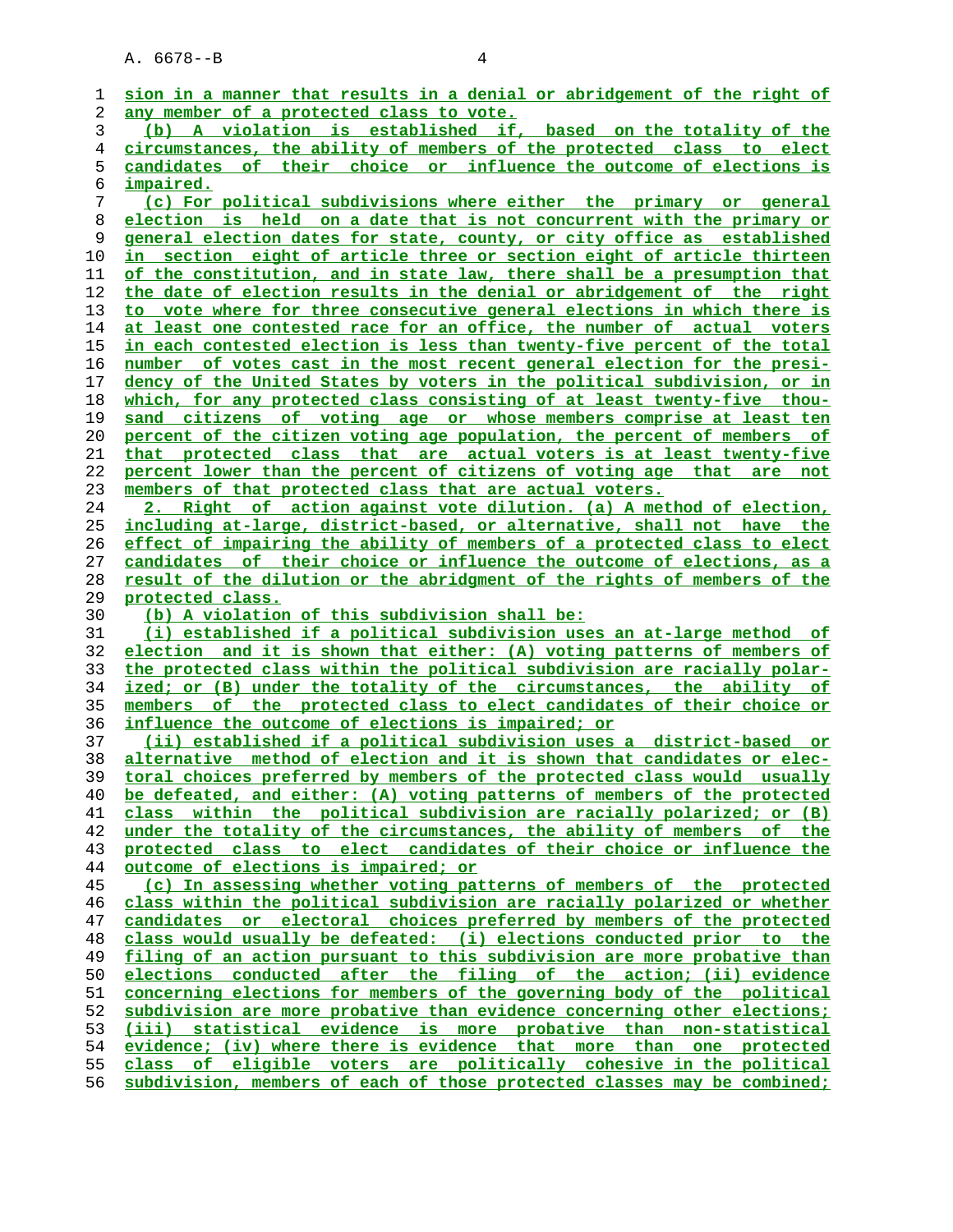**(v) evidence concerning the intent on the part of the voters, elected officials, or the political subdivision to discriminate against a protected class is not required; (vi) evidence that voting patterns and election outcomes could be explained by factors other than racially polarized voting, including but not limited to partisanship, shall not be considered; (vii) evidence that sub-groups within a protected class have different voting patterns shall not be considered; (viii) evidence concerning whether members of a protected class are geographically compact or concentrated shall not be considered, but may be a factor in determining an appropriate remedy; and (ix) evidence concerning project- ed changes in population or demographics shall not be considered, but may be a factor, in determining an appropriate remedy. 3. Evaluation of totality of the circumstances. In assessing whether, under the totality of the circumstances, the ability of members of the protected class to elect candidates of their choice or influence the outcome of elections is impaired without a compelling policy justifica- tion, factors that may be considered shall include, but not be limited to: (a) the history of discrimination in the political subdivision, geographic region, or the state; (b) the extent to which members of the protected class have been elected to office in the political subdivi- sion; (c) the use of any voting qualification, prerequisite to voting, law, ordinance, standard, practice, procedure, regulation, or policy that may enhance the dilutive effects of the election scheme; (d) denial of access of either eligible voters or candidates who are members of the protected class to those processes determining which groups of candi- dates will receive access to the ballot, financial support, or other support in a given election; (e) the extent to which members of the protected class contribute to political campaigns at lower rates; (f) the extent to which members of a protected class in the state or poli- tical subdivision vote at lower rates than other members of the elector- ate; (g) the extent to which members of the protected class are disad- vantaged in areas including but not limited to education, employment, health, criminal justice, housing, land use, or environmental protection; (h) the extent to which members of the protected class are disadvantaged in other areas which may hinder their ability to partic- ipate effectively in the political process; (i) the use of overt or subtle racial appeals in political campaigns; (j) a significant lack of responsiveness on the part of elected officials to the particularized needs of members of the protected class; and (k) whether the political subdivision has a compelling policy justification for adopting or main- taining the method of election or the voting qualification, prerequisite to voting, law, ordinance, standard, practice, procedure, regulation, or policy. No factor is dispositive or necessary to establish the exist- ence of racially polarized voting. Evidence of these factors concerning the state, private actors, or other political subdivisions in the geographic region may be considered but is less probative than evidence concerning the political subdivision itself. 4. Standing. Any aggrieved person, organization whose membership includes or is likely to include aggrieved persons, organization whose mission would be frustrated by a violation of this section, organization that would expend resources in order to fulfill its mission as a result of a violation of this section, or the attorney general may file an action pursuant to this section in the supreme court of the county in which the political subdivision is located.**

**5. Remedies. (a) Upon a finding of a violation of any provision of this section, the court shall implement appropriate remedies that are**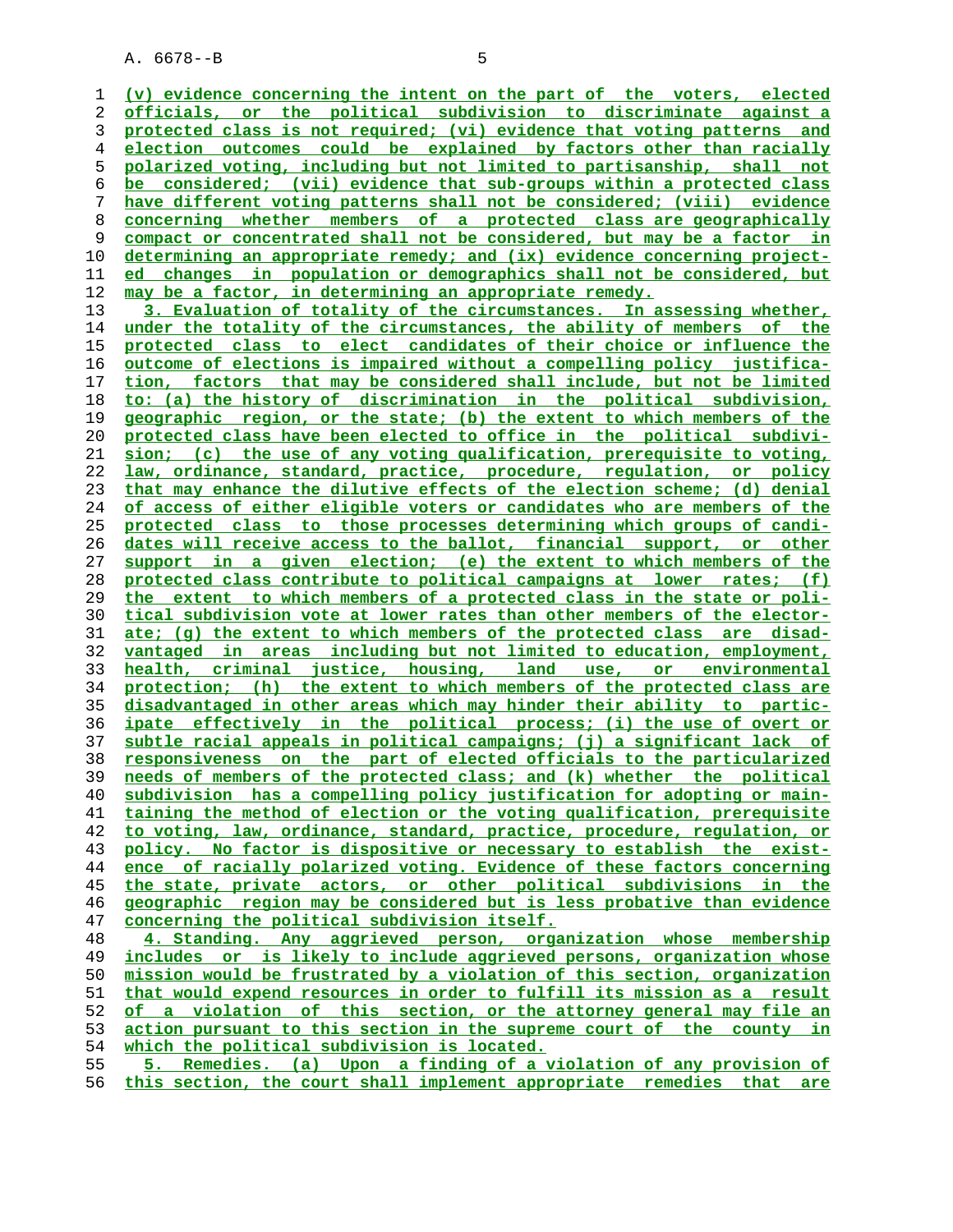| T        | tailored to remedy the violation. Remedies may include, but shall not be                                            |
|----------|---------------------------------------------------------------------------------------------------------------------|
| 2        | limited to:                                                                                                         |
| 3        | (i) a district-based method of election;                                                                            |
| 4        | (ii) an alternative method of election;                                                                             |
| 5        | (iii) new or revised districting or redistricting plans;                                                            |
| 6        | (iv) elimination of staggered elections so that all members of the                                                  |
| 7        | governing body are elected on the same date;                                                                        |
| 8        | (v) increasing the size of the governing body;                                                                      |
| 9        | (vi) moving the dates of elections to be concurrent with the primary                                                |
| 10       | or general election dates for state, county, or city office as estab-                                               |
| 11       | lished in section eight of article three or section eight of article                                                |
| 12       | thirteen of the constitution;                                                                                       |
| 13       | (vii) transferring authority for conducting the political subdivi-                                                  |
| 14       | sion's elections to the board of elections for the county in which the                                              |
| 15       | <u>political subdivision is located;</u>                                                                            |
| 16       | <u>(viii) additional voting hours or days;</u>                                                                      |
| 17       | (ix) additional polling locations;                                                                                  |
| 18       | (x) additional means of voting such as voting by mail;                                                              |
| 19       | (xi) ordering of special elections;                                                                                 |
| 20       | (xii) requiring expanded opportunities for voter registration;                                                      |
| 21       | (xiii) requiring additional voter education;                                                                        |
| 22       | (xiv) modifying the election calendar; or                                                                           |
| 23       | (xv) the restoration or addition of persons to registration lists.                                                  |
| 24       | The court shall only adopt a remedy that will not diminish the<br>(b)                                               |
| 25       | ability of minority groups to participate in the political process and                                              |
| 26       | to elect their preferred candidates to office. The court shall consider                                             |
| 27       | proposed remedies by any parties and interested non-parties, and shall                                              |
| 28       | not provide deference or priority to a proposed remedy because it is                                                |
| 29       | proposed by the political subdivision. This title gives the court                                                   |
| 30       | authority to implement remedies notwithstanding any other provision of                                              |
| 31       | law, including any other state or local law.<br>6. Procedures for implementing new or revised districting or redis- |
| 32       | tricting plans. The governing body of a political subdivision with the                                              |
| 33<br>34 | authority under this title and all applicable state and local laws to                                               |
| 35       | enact and implement a new method of election that will replace the poli-                                            |
| 36       | tical subdivision's at-large method of election with a district-based or                                            |
| 37       | alternative method of election, or enact and implement a new districting                                            |
| 38       | or redistricting plan, shall undertake each of the steps enumerated in                                              |
|          | 39 this subdivision, if proposed subsequent to receipt of a NYVRA notifica-                                         |
| 40       | tion letter, as defined in subdivision seven of this section, or the                                                |
| 41       | filing of a claim pursuant to this title or the federal voting rights                                               |
| 42       | act.                                                                                                                |
| 43       | (a) Before drawing a draft districting or redistricting plan or plans                                               |
| 44       | of the proposed boundaries of the districts, the political subdivision                                              |
| 45       | shall hold at least two public hearings over a period of no more than                                               |
| 46       | thirty days, at which the public is invited to provide input regarding                                              |
| 47       | the composition of the districts. Before these hearings, the political                                              |
| 48       | subdivision may conduct outreach to the public, including to non-Engl-                                              |
| 49       | ish-speaking communities, to explain the districting or redistricting                                               |
| 50       | process and to encourage public participation.                                                                      |
| 51       | (b) After all draft districting or redistricting plans are drawn, the                                               |
| 52       | political subdivision shall publish and make available for release at                                               |
| 53       | least one draft districting or redistricting plan and, if members of the                                            |
| 54       | governing body of the political subdivision will be elected in their                                                |
| 55       | districts at different times to provide for staggered terms of office,                                              |
| 56       | the potential sequence of the elections. The political subdivision shall                                            |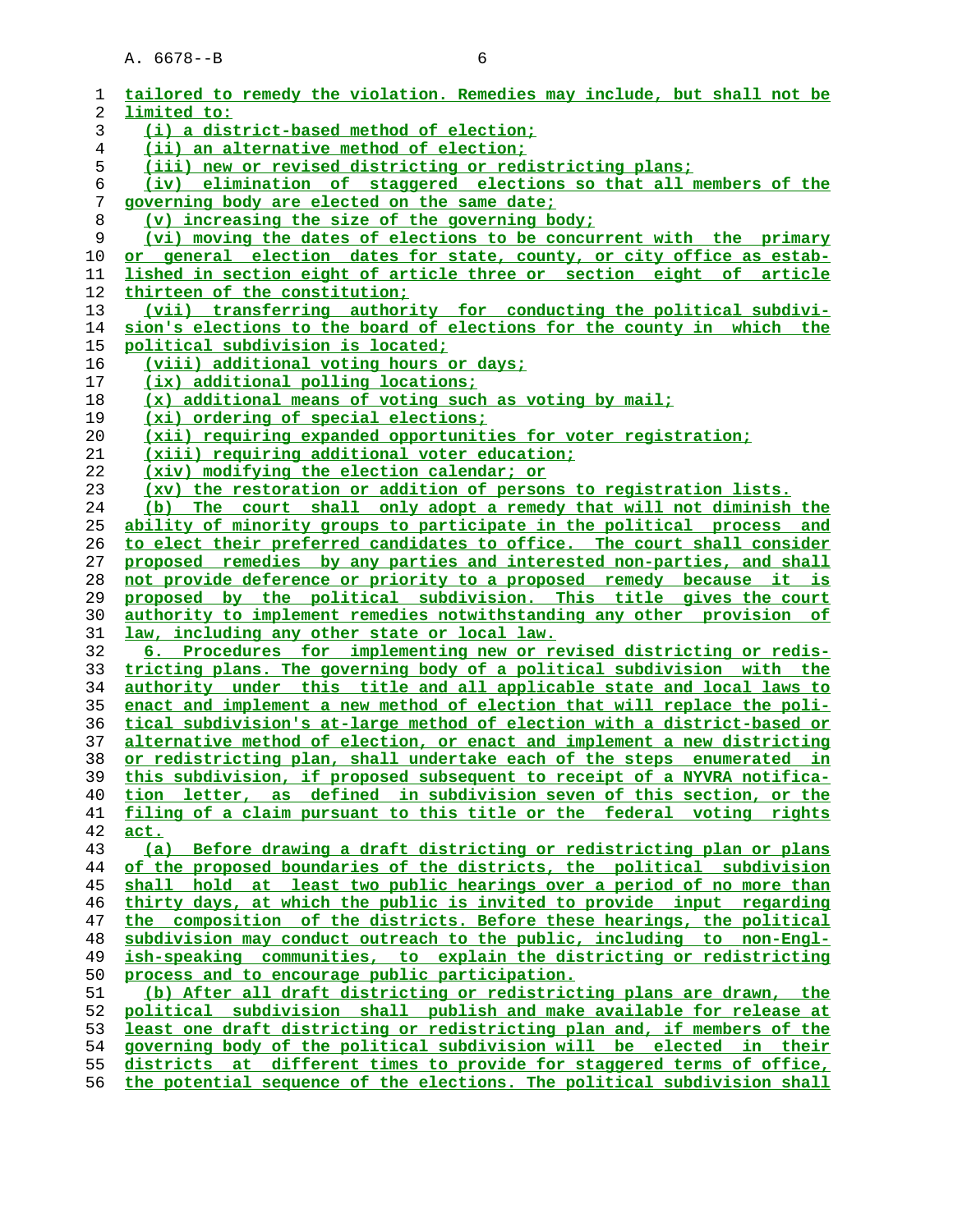**also hold at least two additional hearings over a period of no more than forty-five days, at which the public is invited to provide input regard- ing the content of the draft districting or redistricting plan or plans and the proposed sequence of elections, if applicable. The draft districting or redistricting plan or plans shall be published at least seven days before consideration at a hearing. If the draft districting or redistricting plan or plans are revised at or following a hearing,**

**the revised versions shall be published and made available to the public for at least seven days before being adopted.**

**(c) In determining the final sequence of the district elections conducted in a political subdivision in which members of the governing body will be elected at different times to provide for staggered terms of office, the governing body shall give special consideration to the purposes of this title, and it shall take into account the preferences expressed by members of the districts.**

**7. Notification requirement and safe harbor for judicial actions. Before commencing a judicial action against a political subdivision under this section, a prospective plaintiff shall send by certified mail a written notice to the clerk of the political subdivision, or, if the political subdivision does not have a clerk, the governing body of the political subdivision, against which the action would be brought, asserting that the political subdivision may be in violation of this title. This written notice shall be referred to as a "NYVRA notification letter" in this title. For actions against a school district or any other political subdivision that holds elections governed by the educa- tion law, the prospective plaintiff shall also send by certified mail a copy of the NYVRA notification letter to the commissioner of education. (a) A prospective plaintiff shall not commence a judicial action**

**against a political subdivision under this section within fifty days of sending to the political subdivision a NYVRA notification letter.**

**(b) Before receiving a NYVRA notification letter, or within fifty days of mailing of a NYVRA notification letter, the governing body of a poli- tical subdivision may pass a resolution affirming: (i) the political subdivision's intention to enact and implement a remedy for a potential violation of this title; (ii) specific steps it will undertake to facil- itate approval and implementation of such a remedy; and (iii) a schedule for enacting and implementing such a remedy. Such a resolution shall be referred to as a "NYVRA resolution" in this title. If a political subdi- vision passes a NYVRA resolution, a prospective plaintiff shall not commence an action to enforce this section against the political subdi- vision within ninety days of the resolution's passage. For actions against a school district, the commissioner of education may order the enactment of an NYVRA resolution pursuant to the commissioner's authori- ty under section three hundred five of the education law.**

**(c) If the governing body of a political subdivision lacks the author- ity under this title or applicable state law or local laws to enact or implement a remedy identified in a NYVRA resolution within ninety days after the passage of the NYVRA resolution, or if the political subdivi- sion is a covered entity as defined under section 17-212 of this title, the governing body of the political subdivision may undertake the steps enumerated in the following provisions upon passage of a NYVRA resol- ution: (i) The governing body of the political subdivision may approve a**

**proposed remedy that complies with this title and submit such a proposed remedy to the preclearance commission. Such a submission shall be**

**referred to as a "NYVRA proposal" in this title.**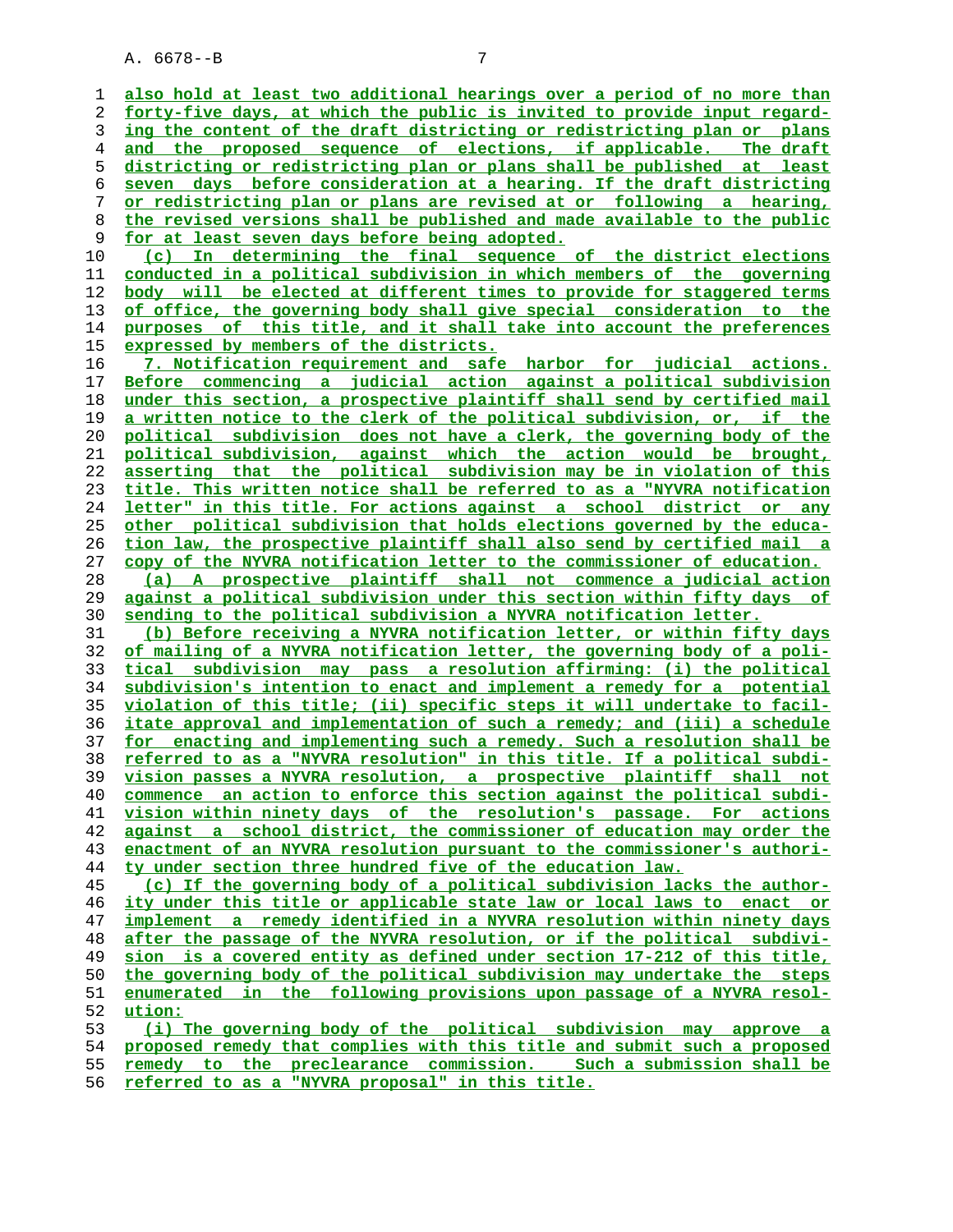**(ii) Prior to passing a NYVRA proposal, the political subdivision shall hold at least one public hearing, at which the public is invited to provide input regarding the NYVRA proposal. Before this hearing, the political subdivision may conduct outreach to the public, including to non-English-speaking communities, to encourage public participation. (iii) Within forty-five days of receipt of a NYVRA proposal, the civil rights bureau shall submit a report and recommendation to the preclear- ance commission as to whether the preclearance commission should grant or deny approval of the NYVRA proposal. (iv) Within sixty days of receipt of a NYVRA proposal, the preclear- ance commission shall either grant or deny approval of the NYVRA proposal. (v) The preclearance commission shall only grant approval to the NYVRA proposal if it concludes that: (A) the political subdivision may be in violation of this title; (B) the NYVRA proposal would remedy any poten- tial violation of this title; (C) the NYVRA proposal is unlikely to violate the constitution or any federal law; (D) the NYVRA proposal will not diminish the ability of minority groups to participate in the poli- tical process and to elect their preferred candidates to office; and (E) implementation of the NYVRA proposal is feasible. The preclearance commission may grant approval to the NYVRA proposal notwithstanding any other provision of law, including any other state or local law. (vi) If the preclearance commission grants approval, the NYVRA proposal shall be enacted and implemented immediately, notwithstanding any other provision of law, including any other state or local law. If the political subdivision is a covered entity as defined under section 17-212 of this title, there shall be no need for the political subdivi- sion to also obtain preclearance for the NYVRA proposal pursuant to such section. (vii) If the preclearance commission denies approval, the NYVRA proposal shall not be enacted or implemented. The preclearance commis- sion shall interpose objections explaining its basis and may, in its discretion, indicate another NYVRA proposal for which it would grant approval. (viii) If the preclearance commission does not respond, the NYVRA proposal shall not be enacted or implemented. (d) A political subdivision that has passed a NYVRA resolution may enter into an agreement with a prospective plaintiff who sends a NYVRA notification letter providing that such a prospective plaintiff shall not commence an action to enforce this section against the political subdivision for an additional ninety days. This written agreement may be referred to as a "NYVRA extension agreement". The NYVRA extension agree- ment shall include a requirement that either the political subdivision shall enact and implement a remedy that complies with this title or the political subdivision shall pass a NYVRA proposal and submit it to the civil rights bureau. (e) If, pursuant to a process commenced by a NYVRA notification letter, a political subdivision enacts or implements a remedy or the civil rights bureau grants approval to a NYVRA proposal, a prospective plaintiff who sent the NYVRA notification letter may, within thirty days of the enactment or implementation of the remedy or approval of the NYVRA proposal, demand reimbursement for the cost of the work product generated to support the NYVRA notification letter. A prospective plain- tiff shall make the demand in writing and shall substantiate the demand with financial documentation, such as a detailed invoice for demography**

**services or for the analysis of voting patterns in the political subdi-**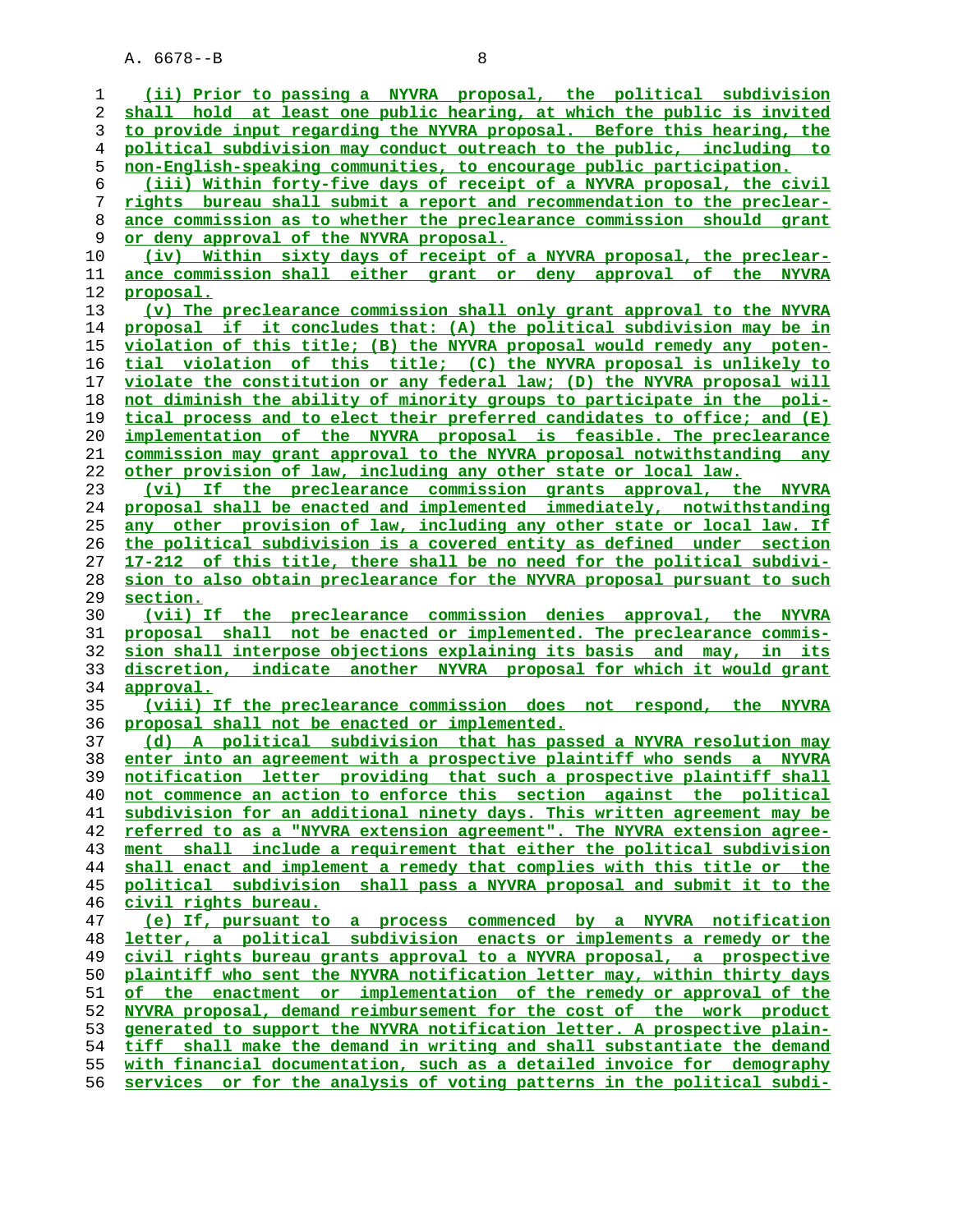A. 6678 - - B 9

**vision. A political subdivision may request additional documentation if the provided documentation is insufficient to corroborate the claimed costs. A political subdivision shall reimburse a prospective plaintiff for reasonable costs claimed, or in an amount to which the parties mutu- ally agree. The cumulative amount of reimbursements to all prospective plaintiffs, except for actions brought by the attorney general, shall not exceed forty-three thousand dollars, as adjusted annually to the consumer price index for all urban consumers, United States city aver- age, as published by the United States department of labor. To the extent a prospective plaintiff who sent the NYVRA notification letter and a political subdivision are unable to come to a mutual agreement, either party may file a declaratory judgment action to obtain a clarifi- cation of rights. (f) Notwithstanding the provisions of this subdivision, if the first day for designating petitions for a political subdivision's next regular election to select members of its governing board has begun or is sched- uled to begin within thirty days, or if a political subdivision is sche- duled to conduct any election within one hundred twenty days, a plain- tiff alleging any violation of this title may commence a judicial action against a political subdivision under this section, provided that the relief sought by such a plaintiff includes preliminary relief for that election. Prior to or concurrent with commencing such a judicial action, any such plaintiff shall also submit a NYVRA notification letter to the political subdivision. If a judicial action commenced under this provision is withdrawn or dismissed for mootness because the political subdivision has enacted or implemented a remedy or the civil rights bureau has granted approval of a NYVRA proposal pursuant to a process commenced by a NYVRA notification letter, any such plaintiff may only demand reimbursement pursuant to this subdivision. 8. Coalition claims permitted. Members of different protected classes may file an action jointly pursuant to this chapter if they demonstrate that the combined voting preferences of the multiple protected classes are polarized against the rest of the electorate. § 17-208. Assistance for language-minority groups. 1. Political subdi- visions required to provide language assistance. A board of elections or a political subdivision that administers elections shall provide language-related assistance in voting and elections to a language-minor- ity group in a political subdivision if the director determines, based on data from the American community survey, or data of comparable quali- ty collected by a public office, that: (a) more than two percent of the citizens of voting age of a political subdivision are members of a single language-minority group and speak English "less than very well" according to the American community survey; (b) more than four thousand of the citizens of voting age of such political subdivision are members of a single language-minority group and speak English "less than very well" according to the American commu- nity survey; or (c) in the case of a political subdivision that contains all or any part of a Native American reservation, more than two percent of the Native American citizens of voting age within the Native American reser- vation are members of a single language-minority group and speak English "less than very well" according to the American community survey. For the purposes of this paragraph, "Native American" is defined to include any persons recognized by the United States census bureau or New York as "American Indian" or "Alaska Native".**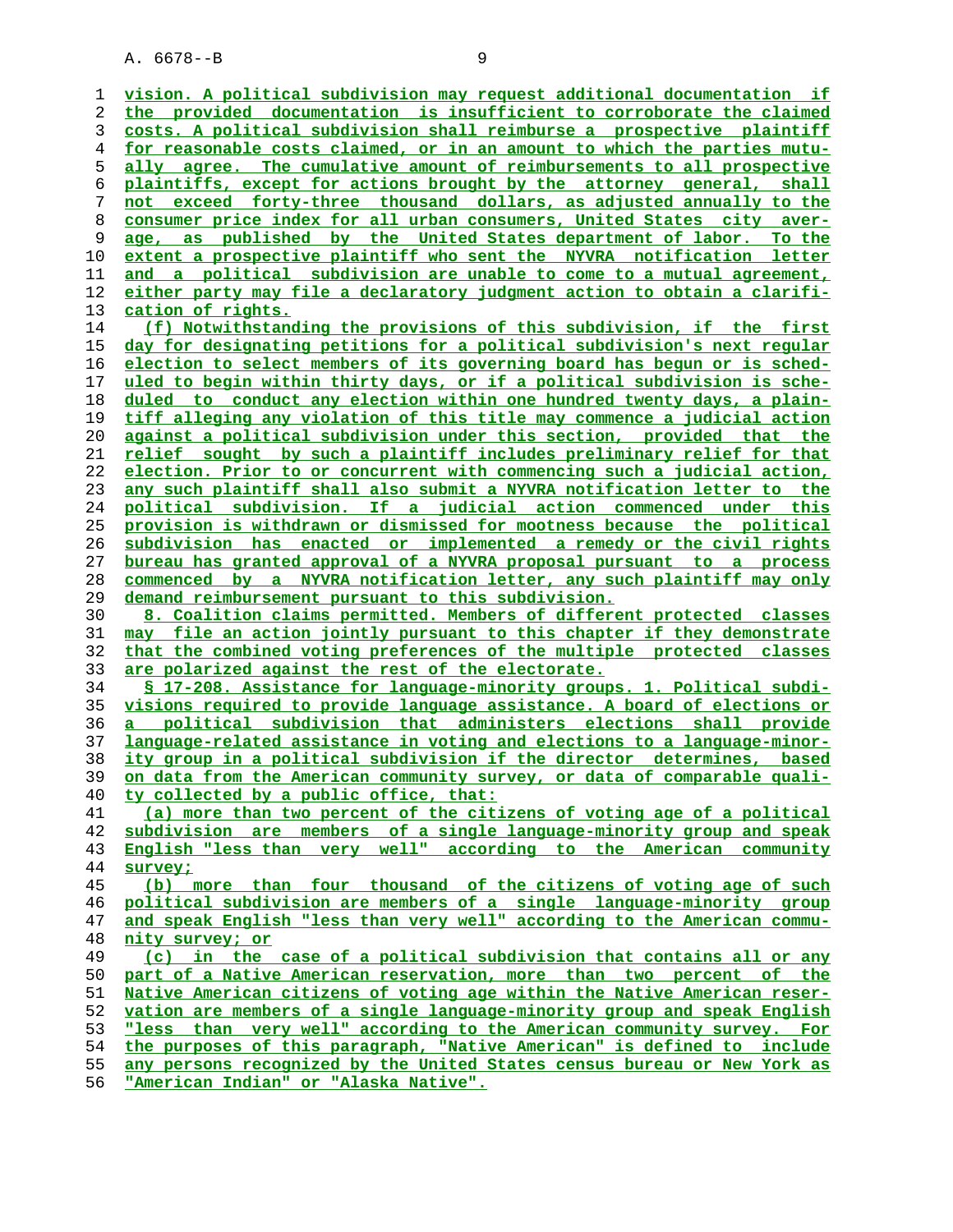**2. Language assistance to be provided. When the director determines that a board of elections or political subdivision shall provide language assistance to a particular minority group, such board of elections or political subdivision shall provide voting materials in the covered language of an equal quality of the corresponding English language materials, including registration or voting notices, forms, instructions, assistance, or other materials or information relating to the electoral process, including ballots. Whenever any such board of elections or political subdivision provides any registration or voting notices, forms, instructions, assistance, or other materials or informa- tion relating to the electoral process, including ballots, in a covered political subdivision, it shall provide them in the language of the applicable minority group as well as in the English language, provided that where the language of the applicable minority group is oral or unwritten or in the case of some American Indians, if the predominant language is historically unwritten, the board of elections or political subdivision is only required to furnish oral instructions, assistance, or other information relating to registration and voting. 3. Action for declaratory judgment for English-only voting materials. A board of elections or political subdivision that shall provide language assistance to a particular minority group, which seeks to provide English-only materials notwithstanding the determination of the director, may file an action against the state for a declaratory judg- ment permitting such provision. The court shall grant the requested relief if it finds that the determination of the director was unreason- able or an abuse of discretion. 4. Standing. Any aggrieved persons, organization whose membership includes or is likely to include aggrieved persons, organization whose mission would be frustrated by a violation of this section, organization that would expend resources in order to fulfill its mission as a result of a violation of this section, or the attorney general may file an action pursuant to this section in the supreme court of the county in which the alleged violation of this section occurred. § 17-210. Preclearance commission. 1. Preclearance commission. There is hereby established within the department of law, a preclearance commission, an entity responsible for making determinations as to preclearance and other matters as enumerated under this title, which determinations shall be based upon the provisions of this title and the recommendations of the civil rights bureau. This commission shall be referred to as the "preclearance commission" or "commission" in this title.**

**2. Preclearance commission structure and membership. (a) The commis- sion shall consist of five members who shall be selected as set forth in this section and shall have and exercise the powers and duties set forth in this title.**

**(b) The members of the commission shall serve staggered terms to ensure continuity. For the first class of the commission, the first member selected and appointed as described in this section shall serve a term of five years, the second member thus selected and appointed shall serve a term of four years, the third member thus selected and appointed shall serve a term of three years, the fourth member thus selected and appointed shall serve a term of two years, and the fifth member thus selected and appointed shall serve a term of one year. All subsequent members of the commission shall be selected and appointed as described in this section and shall serve a term of five years, unless selected and appointed to complete a vacant term.**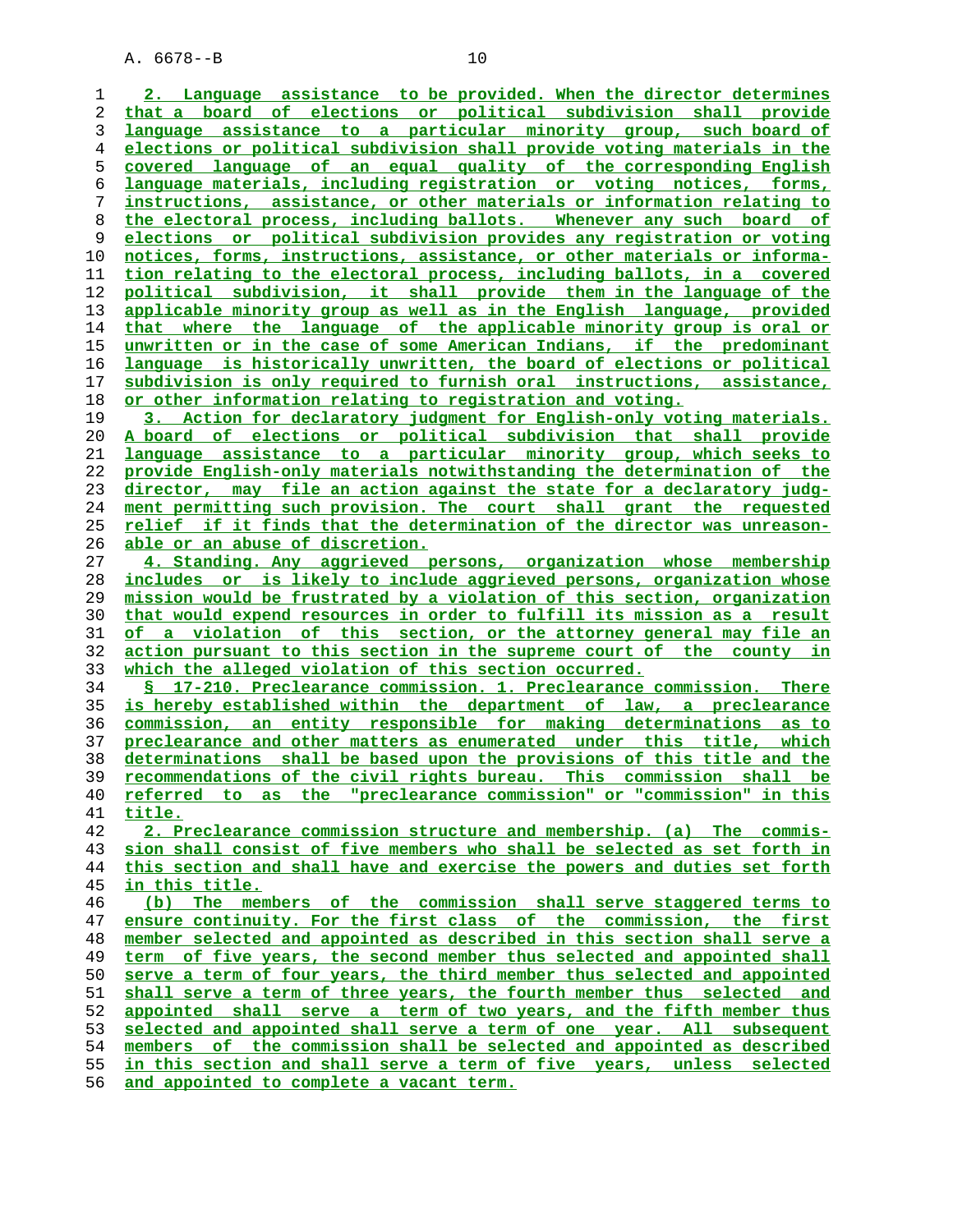| 1  | (c) The commission by a majority vote shall elect a chairperson from            |
|----|---------------------------------------------------------------------------------|
| 2  | among its members to preside over its meetings, other proceedings, and          |
| 3  | votes, for a term of one year.                                                  |
| 4  | (d) A majority of the members of the commission, conferring in person,          |
| 5  | telephonically, by videoconference, or by other means as agreed by the          |
| 6  | commission, shall constitute a quorum, and the commission shall have the        |
| 7  | power to act by majority vote of the total number of members of the             |
| 8  | <u>commission without vacancy.</u>                                              |
| 9  | (e) To be eligible to serve as a member of the commission or be nomi-           |
| 10 | nated to serve as a member of the commission, an individual must:               |
| 11 | (i) be a resident of the state of New York;                                     |
| 12 | (ii) be a member of the New York state bar;                                     |
| 13 | (iii) have at least five years of legal experience;                             |
| 14 | (iv) have demonstrated experience representing or working on behalf of          |
| 15 | members of protected classes, as defined in this title; and                     |
| 16 | (v) have demonstrated an ability to appreciate the experiences of               |
| 17 | members of protected classes, as defined in this title, in voting in            |
| 18 | elections in the state of New York, or have demonstrated an appreciation        |
| 19 | for or commitment to the diversity of the state of New York.                    |
| 20 | (f) No individual shall be eligible to serve as a member of the                 |
| 21 | commission who:                                                                 |
| 22 | (i) is currently serving in any elected governmental office or has              |
| 23 | <u>within the last five years served in any elected governmental office;</u>    |
| 24 | (ii) is currently serving on any board of elections; or                         |
| 25 | (iii) is currently holding any official position for a political                |
| 26 | party.                                                                          |
| 27 | (q) Members of the commission shall be compensated at an hourly rate            |
| 28 | based on the rate equivalent to an assistant attorney general of similar        |
| 29 | experience for time actually spent in the performance of the member's           |
| 30 | <u>duties under this section, and, in addition thereto, shall be reimbursed</u> |
| 31 | for all reasonable expenses actually and necessarily incurred by the            |
| 32 | member in the performance of the member's duties under this section.            |
| 33 | Commissioners shall provide invoices to the department of law, account-         |
| 34 | ing for time spent to the tenth of an hour and detailing their activity         |
| 35 | to the degree of specificity required for the recovery of attorneys'            |
| 36 | fees and expenses in federal civil rights cases.                                |
| 37 | (h) Members of the commission may be removed for cause by majority              |
| 38 | vote of the commission for substantial neglect of duty, misconduct in           |
| 39 | office, or inability to discharge the powers or duties of office, after         |
| 40 | written notice and opportunity for a reply.                                     |
| 41 | (i) Any vacancy occurring on the commission shall be filled within              |
| 42 | thirty days of its occurrence, in the same manner as a member is                |
| 43 | initially selected, to complete the vacant term.                                |
| 44 | (j) A commissioner who has completed one or more terms on the commis-           |
| 45 | sion, including any partial term which the commissioner was selected to         |
| 46 | complete upon a vacancy, shall be eligible to apply for and be selected         |
| 47 | for further service on the commission, unless removed for cause.                |
| 48 | 3. Nominating committee. (a) There is hereby established a nominating           |
| 49 | committee of organizational nominators responsible for identifying and          |
| 50 | nominating candidates who are qualified under this section to serve as          |
| 51 | commissioners on the preclearance commission. This committee of organ-          |
| 52 | izational nominators shall be referred to as the "nominating committee"         |
| 53 | or "committee" in this title and shall have and exercise the powers and         |
| 54 | duties set forth herein.                                                        |
| 55 | (b) The nominating committee shall consist of at least five, and no             |
|    |                                                                                 |

**more than fifteen, organizations certified by the chief of the civil**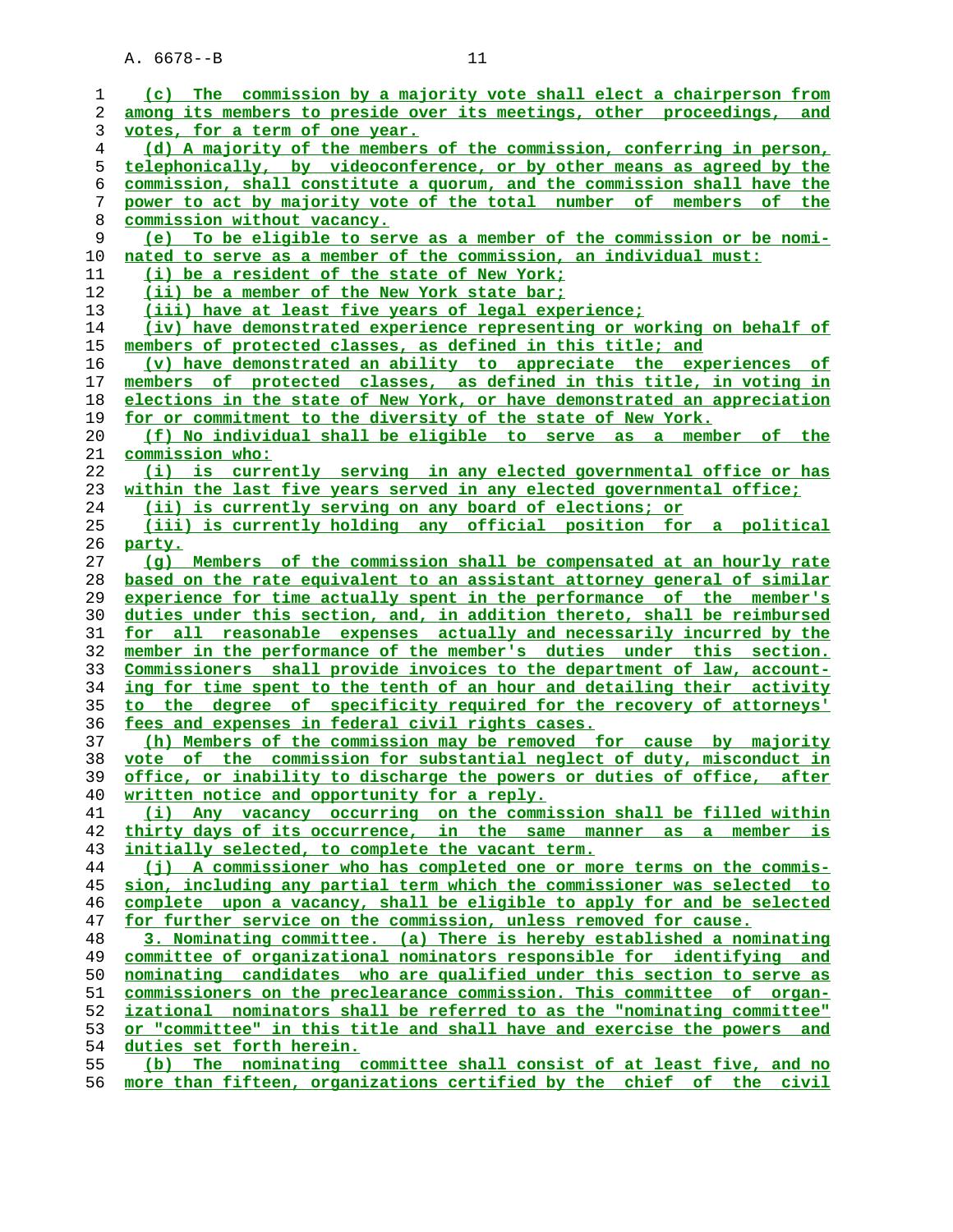| 1  | rights bureau as meeting all of the qualifications in this subdivision.   |
|----|---------------------------------------------------------------------------|
| 2  | An organizational nominator, to be eligible for certification to the      |
| 3  | nominating committee, shall:                                              |
| 4  | (i) be a registered $501(c)(3)$ nonprofit entity incorporated in New      |
| 5  | York state that has been in continuous operation for at least the last    |
| б  | twenty years;                                                             |
| 7  | (ii) have demonstrated a commitment to the purposes of this title and     |
| 8  | specifically to securing the voting rights of protected class members as  |
| 9  | defined in this title, which commitment may be demonstrated by (A)        |
| 10 | reference to such protected class members in the organization's mission   |
| 11 | statement; or (B) participation in ten or more lawsuits in federal court  |
| 12 | or the courts of the state of New York on behalf of one or more members   |
| 13 | of a protected class on issues related to this title; and                 |
| 14 | (iii) be registered with the charities bureau of the New York state       |
| 15 | office of the attorney general; and                                       |
|    |                                                                           |
| 16 | (c) The nominating committee by majority vote shall elect a chair from    |
| 17 | among its member organizations for a term of one year.                    |
| 18 | (d) A majority of the nominating committee shall constitute a guorum,     |
| 19 | and the committee shall have the power to act by majority vote of the     |
| 20 | total number of members of the committee without vacancy.                 |
| 21 | (e) The civil rights bureau shall establish a process and procedures      |
| 22 | by which to solicit and review, on a rolling or intermittent basis,       |
| 23 | applications for inclusion in the nominating committee. Within a reason-  |
| 24 | able time from the effective date of this section, the chief of the       |
| 25 | civil rights bureau shall certify up to fifteen organizations that meet   |
| 26 | the qualifications of paragraph (b) of this subdivision as members of     |
| 27 | the nominating committee. Within thirty days of the certification by the  |
| 28 | chief of the civil rights bureau of at least five organizations for       |
| 29 | inclusion in the nominating committee, the nominating committee shall     |
| 30 | adopt processes and procedures by which it will meet on a regular or      |
| 31 | as-needed basis to solicit and review the applications of candidates for  |
| 32 | service on the preclearance commission. These processes and procedures    |
| 33 | shall include the following requirements:                                 |
| 34 | (i) The nominating committee shall solicit applications statewide from    |
| 35 | candidates for service on the commission;                                 |
| 36 | (ii) From the applications received for membership on the commission,     |
| 37 | the nominating committee shall select a pool of thirty qualified candi-   |
| 38 | dates for inclusion in a nominee pool, provided that, if the nominating   |
| 39 | committee finds, after due diligence, that there are fewer than<br>thirty |
| 40 | qualified applicants to be commissioners, the nominating committee may    |
| 41 | reduce the nominee pool's size by a three-fifths vote to a lower number   |
| 42 | so that the commission's membership may be filled;                        |
| 43 | (iii) Only candidates who meet the qualifications set forth in this       |
| 44 | section for service on the preclearance commission shall be included in   |
| 45 | the nominee pool;                                                         |
| 46 | (iv) Three-fifths of the nominating committee's member organizations      |
| 47 | must agree and vote in support of any candidate's inclusion in the nomi-  |
| 48 | nee pool; and                                                             |
| 49 | (v) The nominating committee shall maintain the qualified candidate       |
| 50 | pool so that subsequent vacancies may be filled in the manner specified   |
| 51 | in subdivision four of this section.                                      |
| 52 | (f) The nominating committee's members shall neither be public offi-      |
| 53 | cers nor be subject to the requirements of the public officers law.       |
| 54 | Notwithstanding which, the nominating committee and its members shall be  |
| 55 | entitled to representation, indemnification, and to be held harmless to   |
| 56 | the same extent as any other person employed in service of the state and  |
|    |                                                                           |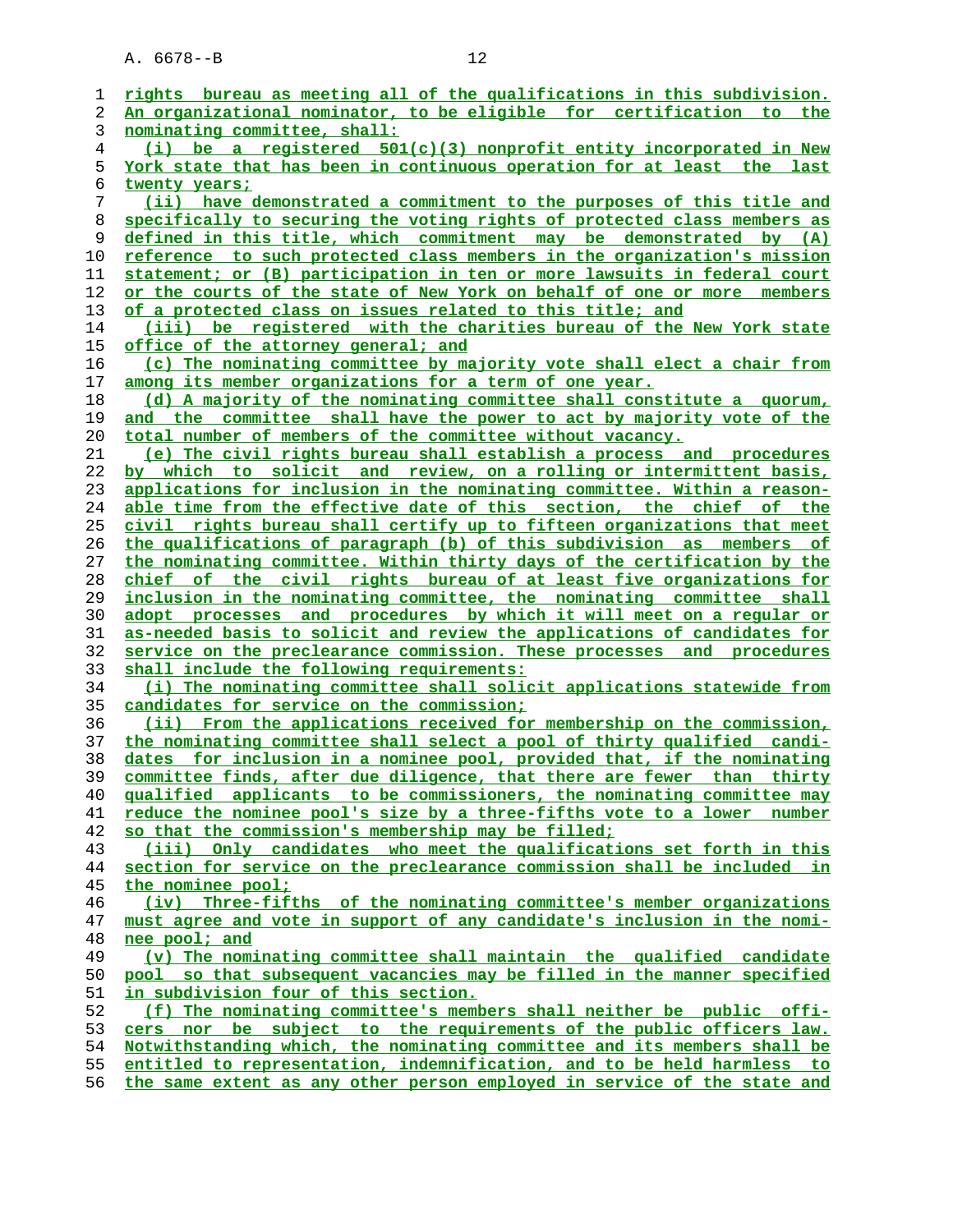| 1        | entitled to such coverage under sections seventeen and nineteen of the         |
|----------|--------------------------------------------------------------------------------|
| 2        | public officers law.                                                           |
| 3        | (q) A member of the nominating committee may be removed for cause by           |
| 4        | majority vote of the nominating committee for substantial neglect of           |
| 5        | <u>duty, misconduct, or inability to discharge the powers or duties of the</u> |
| 6        | committee, after written notice and opportunity for a reply.                   |
| 7        | (h) Notwithstanding the provisions of article seven of the public              |
| 8        | officers law, no meeting or proceeding of the nominating committee shall       |
| 9        | be open to the public.                                                         |
| 10       | 4. Selection of commissioners by lot from nominee pool by chief                |
| 11       | judge. Within thirty days of the date by which the nominating committee        |
| 12       | has identified and nominated a pool of candidates who are qualified to         |
| 13       | serve as members of the preclearance commission under this section, the        |
| 14       | chief judge of the court of appeals shall select by lot from the indi-         |
| 15       | viduals nominated to the nominee pool by the nominating committee a            |
| 16       | number of candidates equal to the number of vacancies on the commission,       |
| 17       | who shall be appointed as commissioners. At the expiration of each             |
| 18       | commissioner's term or upon any vacancy, the chief judge shall select by       |
| 19       | lot from the pool of qualified candidates available at that time.              |
| 20       | S 17-212. Preclearance. 1. Preclearance. To ensure that the right to           |
| 21       | vote is not denied or abridged on account of race, color, or language-         |
| 22       | minority group, as a result of the enactment or implementation of a            |
| 23       | covered policy, as defined in subdivision two of this section, after the       |
| 24       | effective date of this section, the enactment or implementation of a           |
| 25       | covered policy by a covered entity, as defined in subdivision three of         |
| 26       | this section, shall be subject to preclearance by the civil rights             |
| 27       | bureau or by a designated court as set forth in this section.                  |
| 28       | 2. Covered policies. A "covered policy" shall include any new or modi-         |
| 29       | fied voting qualification, prerequisite to voting, law, ordinance, stan-       |
| 30<br>31 | dard, practice, procedure, regulation, or policy concerning any of the         |
| 32       | following topics:<br>(a) Districting or redistricting;                         |
| 33       | (b) Method of election;                                                        |
| 34       | (c) Form of government;                                                        |
| 35       | (d) Annexation of a political subdivision;                                     |
| 36       | (e) Incorporation of a political subdivision;                                  |
| 37       | (f) Consolidation or division of political subdivisions;                       |
| 38       | (q) Removal of voters from enrollment lists or other list maintenance          |
| 39       | activities;                                                                    |
| 40       | (h) Number, location, or hours of any election day or early voting             |
| 41       | poll site;                                                                     |
| 42       | (i) Dates of elections and the election calendar, except with respect          |
| 43       | to special elections;                                                          |
| 44       | (j) Registration of voters;                                                    |
| 45       | (k) Assignment of election districts to election day or early voting           |
| 46       | poll sites;                                                                    |
| 47       | (1) Assistance offered to members of a language-minority group; and            |
| 48       | (m) The civil rights bureau may designate additional topics for inclu-         |
| 49       | sion in this list pursuant to a rule promulgated under the state admin-        |
| 50       | istrative procedure act, if it determines that a new or modified voting        |
| 51       | qualification, prerequisite to voting, law, ordinance, standard, prac-         |
| 52       | tice, procedure, requlation, or policy concerning such topics may have         |
| 53       | the effect of denying or abridging the right to vote on account of race,       |
| 54       | color, or language-minority group.                                             |
| 55       | 3. Covered entity. A "covered entity" shall include: (a) any political         |
|          |                                                                                |

**subdivision which, within the previous twenty-five years, has become**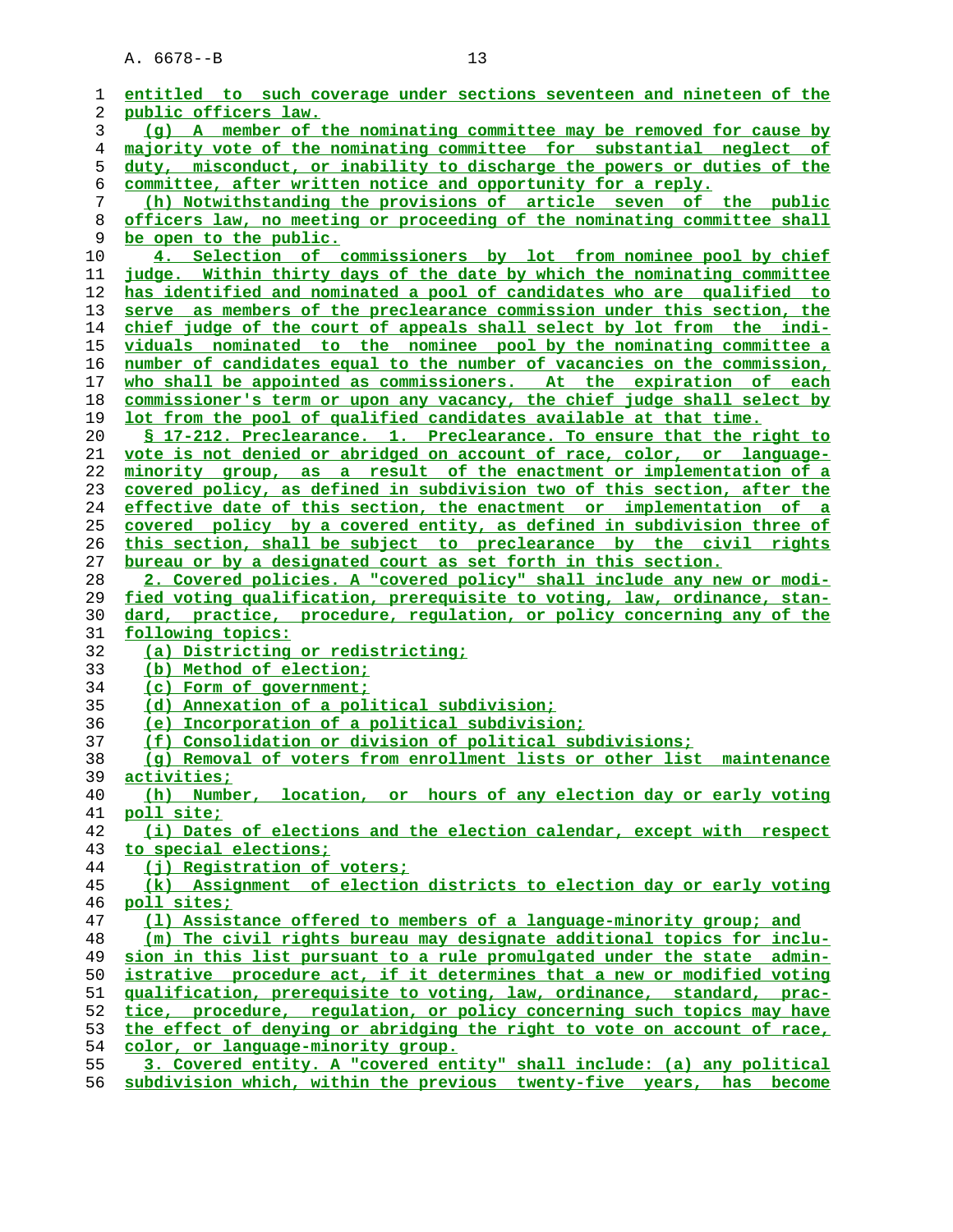**subject to a court order or government enforcement action based upon a finding of any violation of this title, the federal voting rights act, the fifteenth amendment to the United States constitution, or a voting- related violation of the fourteenth amendment to the United States constitution; (b) any political subdivision which, within the previous five years, has failed to comply with its obligations to provide data or information to the statewide database; (c) any political subdivision which, within the previous twenty-five years, has become subject to at least three court orders or government enforcement actions based upon a finding of any violation of any state or federal civil rights law or the fourteenth amendment to the United States constitution concerning discrimination against members of a protected class; (d) any county in which, based on data provided by the division of criminal justice services, the combined misdemeanor and felony arrest rate of members of any protected class consisting of at least ten thousand citizens of voting age or whose members comprise at least ten percent of the citizen voting age population of the county, exceeds the proportion that the protected class constitutes of the citizen voting age population of the county as a whole by at least twenty percent at any point within the previous ten years; or (e) any political subdivision in which, based on data made available by the United States census, the dissimilarity index of any protected class consisting of at least twenty-five thousand citi- zens of voting age or whose members comprise at least ten percent of the citizen voting age population of the political subdivision, is in excess of fifty with respect to non-Hispanic white citizens of voting age with- in the political subdivision at any point within the previous ten years. If any covered entity is a political subdivision in which a board of elections has been established, that board of elections shall also be deemed a covered entity. If any political subdivision in which a board of elections has been established contains a covered entity fully within its borders, that political subdivision and that board of elections shall both be deemed a covered entity. 4. Preclearance by preclearance commission. A covered entity may obtain preclearance for a covered policy from the preclearance commis- sion pursuant to the following process: (a) The covered entity shall submit the covered policy in writing to the preclearance commission. If the covered entity is a county or city board of elections, it shall contemporaneously provide a copy of the covered policy to the state board of elections. (b) Upon submission of a covered policy for preclearance, the commis- sion shall publish the submission on its website. (c) After publication of a submission, there shall be an opportunity for members of the public to comment on the submission to the civil rights bureau within the time periods set forth below. To facilitate public comment, the commission shall provide an opportunity for members of the public to sign up to receive notifications or alerts regarding submission of a covered policy for preclearance. (d) Upon submission of a covered policy for preclearance, the civil rights bureau shall review the submission and shall, within the time periods set forth below, which shall be concurrent with the time periods for public comment, provide a report and recommendation to the commis- sion, which shall include a recommendation as to whether, under this title, preclearance should be granted or denied to the covered policy. The civil rights bureau may not submit its report and recommendation until the period for public comment is closed. The civil rights bureau may request more information from a jurisdiction submitting a covered**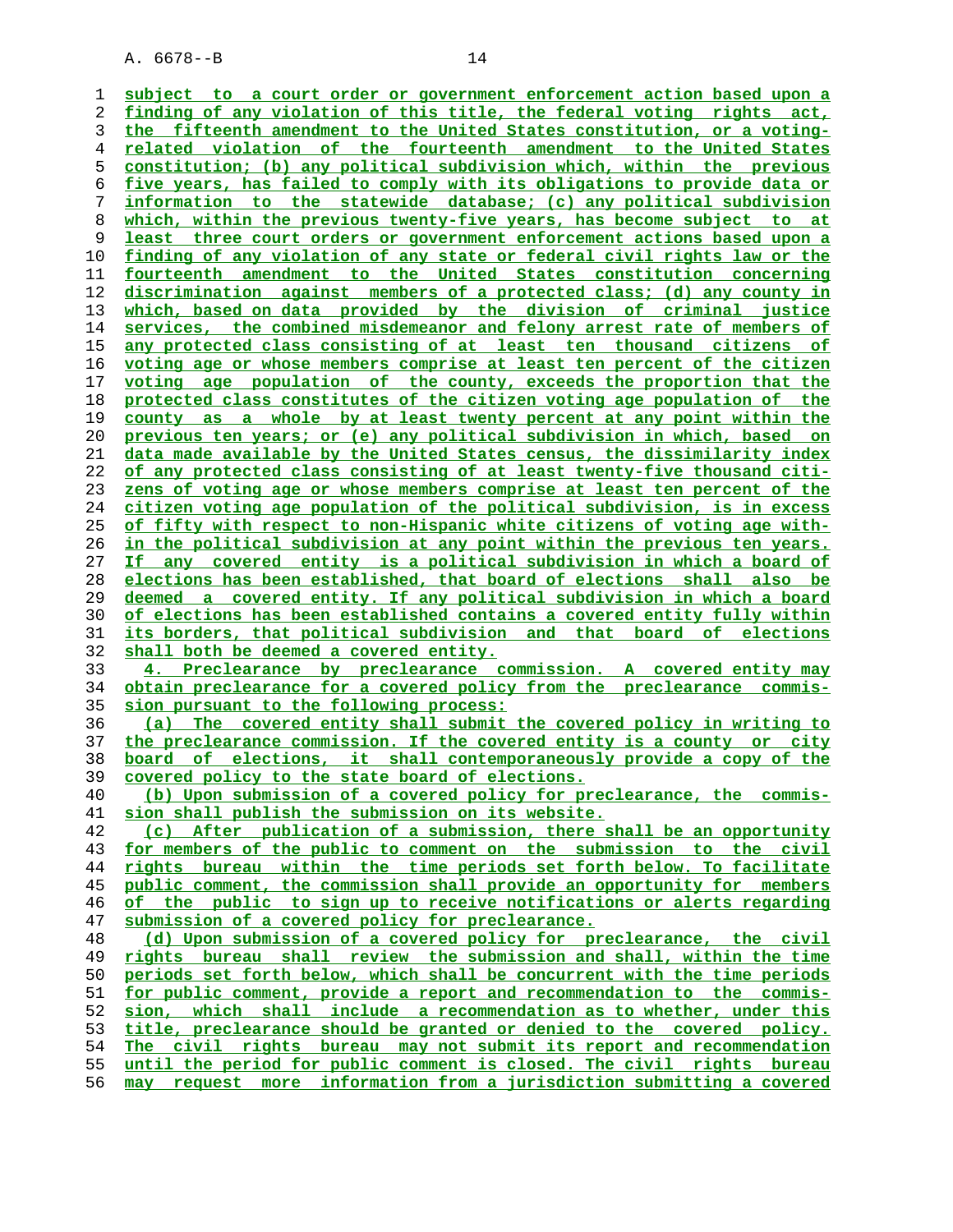**policy at any time during its review to aid in developing its report and recommendation. The failure to timely comply with reasonable requests for more information may be grounds for the denial of preclearance. The civil rights bureau's reports and recommendation shall be posted public- ly on the preclearance commission's website promptly after they are received by the commission. However, communications between the civil rights bureau and the commission or its members other than the civil rights bureau's report and recommendation shall be exempt from public disclosure under article six of the public officers law. (e) Upon receipt of the civil rights bureau's report and recommenda- tion regarding a covered policy submitted for preclearance, the preclearance commission shall review the covered policy, the civil rights bureau's report and recommendation, and any public comment, and shall, within the time periods set forth below, deny or grant preclear- ance. In determining whether to deny or grant preclearance, the commis- sion shall give deference to the civil rights bureau's recommendation under an "arbitrary and capricious" standard of review. In any determi- nation as to preclearance, the commission shall identify in writing whether it is approving or rejecting the civil rights bureau's recommen- dation. If the preclearance commission grants preclearance, it may, in its discretion, designate preclearance as "preliminary" in which case the commission may deny preclearance within sixty days following the receipt of submission of the covered policy. (i) The commission shall grant preclearance only if it determines, upon review of the civil rights bureau's recommendation, that the covered policy will not diminish the ability of minority groups to participate in the political process and to elect their preferred candi- dates to office. If the commission grants preclearance, the covered entity may enact or implement the covered policy immediately. (ii) If the commission denies preclearance, the commission shall interpose objections explaining its basis and the covered policy shall not be enacted or implemented. (iii) If the commission fails to respond within the time for response as established in this section, the covered policy shall be deemed precleared, and the covered entity may enact or implement the covered policy. (iv) If the commission's membership falls below a quorum at any time, or during any time period that may elapse between the effective date of this section and the establishment of a quorum on the commission, the civil rights bureau's recommendation as to whether preclearance should be granted or denied shall have the force of final preclearance determi- nation until the commission's quorum is established or restored. (f) The time periods for public comment, civil rights bureau review, and the decision of the commission to grant or deny preclearance on submission shall be as follows: (i) For any covered policy concerning the designation of poll sites or the assignment of election districts to poll sites, whether for election day or early voting, the period for public comment shall be five busi- ness days, the civil rights bureau shall submit its report and recommen- dation to the commission within twenty-five days following the receipt of submission, and a single commissioner, assigned on a rotating basis, shall review the submission, the civil rights bureau's recommendation, and any public comment, and shall, within five days, either: (A) approve the civil rights bureau's recommendation; or (B) refer the submission**

**and the civil rights bureau's recommendation to the commission for a**

**determination as to whether preclearance shall be denied or granted. If**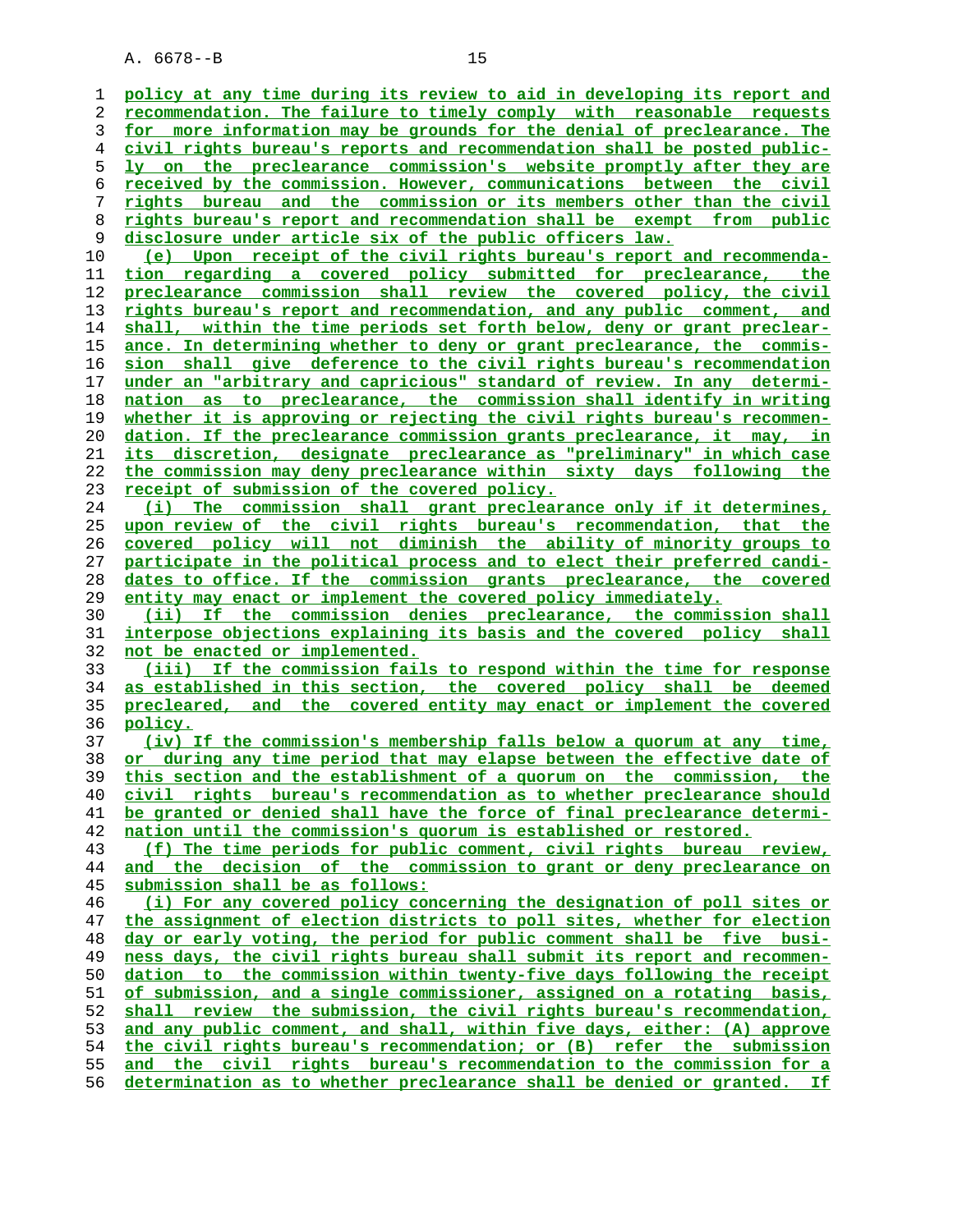**the commissioner initially assigned refers the submission and the civil rights bureau's recommendation to the commission for a determination, the commission shall deny or grant preclearance within five days from the date of referral. (ii) For any covered policy concerning the establishment of a district-based or alternative method of election, districting or redis- tricting plans, or a change to the form of government of a political subdivision, the period for public comment shall be fifteen business days, the civil rights bureau shall submit its report and recommendation to the commission within seventy-five days, and a panel of three commis- sioners, assigned on a rotating basis, shall review the submission, the civil rights bureau's recommendation, and any public comment, and shall, within fifteen days, deny or grant preclearance. Subject to the stand- ards of review and requirement of a written statement identifying the reasons for approving or rejecting the recommendation of the civil rights bureau, the vote of any commissioner to deny preclearance shall be sufficient to deny preclearance. In consultation with the civil rights bureau, the commission may invoke up to two extensions of ninety days each. (iii) For any other covered policy, the period for public comment shall be ten business days, the civil rights bureau shall submit its report and recommendation to the commission within fifty days, and a single commissioner, assigned on a rotating basis, shall review the submission, the civil rights bureau's recommendation, and any public comment, and shall, within five days, either: (A) approve the civil rights bureau's recommendation; or (B) refer the submission and the civil rights bureau's recommendation to the commission for a determi- nation as to whether preclearance shall be denied or granted. If the commissioner initially assigned refers the submission and the civil rights bureau's recommendation to the commission for a determination, the commission shall deny or grant preclearance within ten days from the date of referral. In consultation with the civil rights bureau, the commission may invoke up to two extensions of ninety days each. (g) Appeal of any denial by the preclearance commission may be heard in the supreme court for the county of New York in a proceeding commenced against the commission, pursuant to article seventy-eight of the civil practice law and rules, from which appeal may be taken accord- ing to the ordinary rules of appellate procedure. Due to the frequency and urgency of elections, actions brought pursuant to this section shall be subject to expedited pretrial and trial proceedings and receive an automatic calendar preference on appeal. 5. Preclearance by a designated court. A covered entity may obtain preclearance for a covered policy from a court pursuant to the following process: (a) The covered entity shall submit the covered policy in writing to the following designated court in the judicial department within which the covered entity is located: (i) first judicial department: New York county; (ii) second judicial department: Westchester county; (iii) third judicial department: Albany county; and (iv) fourth judicial department: Erie county. If the covered entity is a county or city board of elections, it shall contemporaneously provide a copy of the covered policy to the state board of elections. (b) The covered entity shall contemporaneously provide a copy of the covered policy to the civil rights bureau. The failure of the covered entity to provide a copy of the covered policy to the civil rights**

**bureau will result in an automatic denial of preclearance.**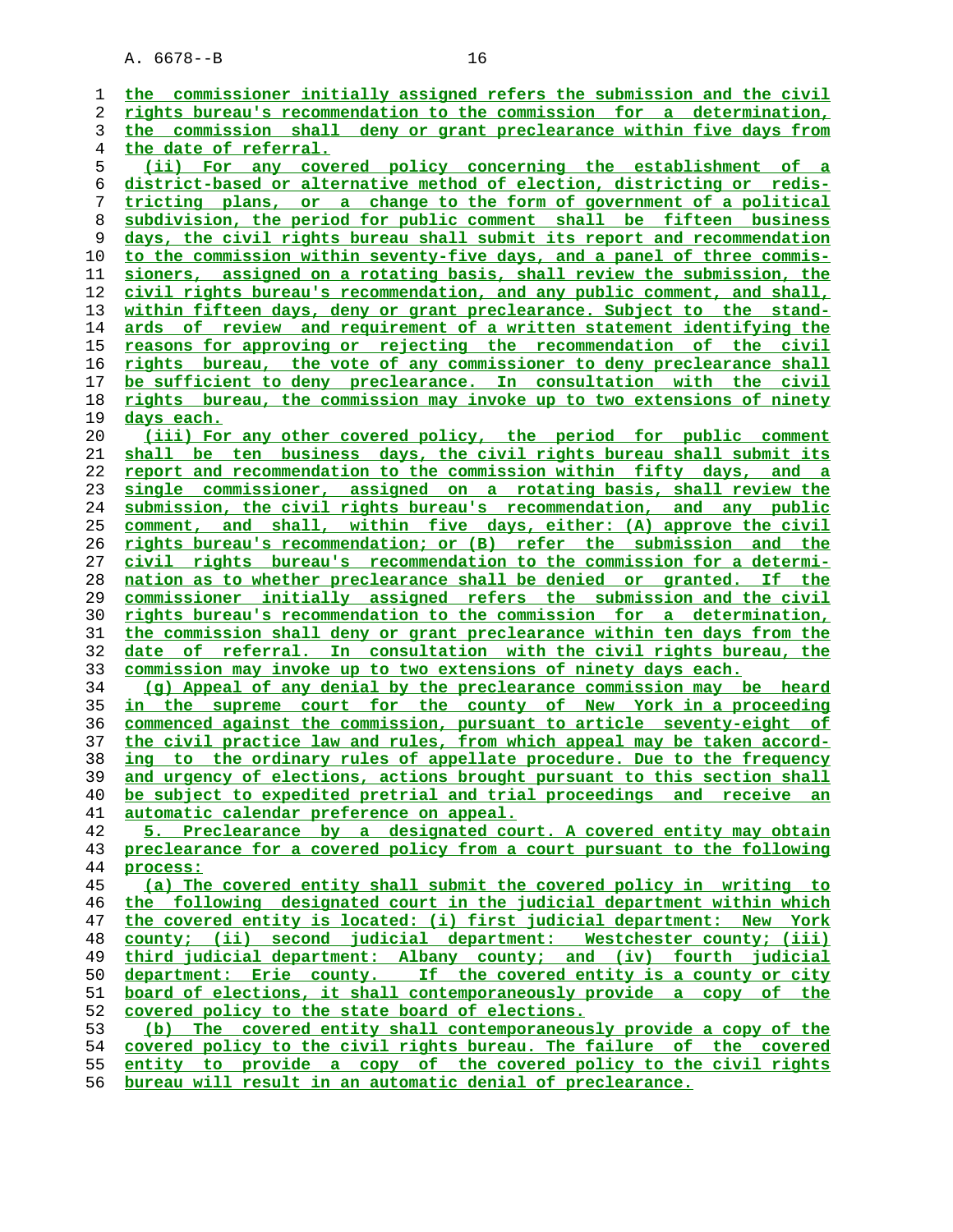| ı              | (c) The court shall grant or deny preclearance within sixty days           |
|----------------|----------------------------------------------------------------------------|
| 2              | following the receipt of submission of the covered policy.                 |
| 3              | (d) The court shall grant preclearance only if it determines that the      |
| $\overline{4}$ | covered policy will not diminish the ability of minority groups to         |
| 5              | participate in the political process and to elect their preferred candi-   |
| 6              | dates to office. If the court grants preclearance, the covered entity      |
| 7              | may enact or implement the covered policy immediately.                     |
| 8              | (e) If the court denies preclearance, or fails to respond within sixty     |
|                | days, the covered policy shall not be enacted or implemented.              |
| 9              |                                                                            |
| 10             | (f) Appeal of any denial may be taken according to the ordinary rules      |
| 11             | of appellate procedure. Due to the frequency and urgency of elections,     |
| 12             | actions brought pursuant to this section shall be subject to expedited     |
| 13             | pretrial and trial proceedings and receive an automatic calendar prefer-   |
| 14             | ence on appeal.                                                            |
| 15             | 6. Failure to seek or obtain preclearance. If any covered entity           |
| 16             | enacts or implements a covered policy without seeking preclearance         |
| 17             | pursuant to this section, or enacts or implements a covered policy         |
| 18             | notwithstanding the denial of preclearance, either the civil rights        |
| 19             | bureau or any other party with standing to bring an action under this      |
| 20             | title may bring an action to enjoin the covered policy and to seek sanc-   |
| 21             | tions against the political subdivision and officials in violation.        |
| 22             | 7. Lookback review. (a) For a period of one hundred eighty days begin-     |
| 23             | ning on the effective date of this section, the commission or the civil    |
| 24             | <u>rights bureau may, in its discretion, initiate a lookback review in</u> |
| 25             | which it may deny clearance to certain covered policies that had been      |
| 26             | previously enacted by covered jurisdictions.                               |
| 27             | (b) The commission may only initiate a lookback review of covered          |
| 28             | policies that were enacted or implemented by a covered jurisdiction on     |
| 29             | or after the date on which this title takes effect and prior to the        |
| 30             | effective date of this section.                                            |
| 31             | (c) In order to initiate a lookback review, the commission must            |
| 32             | provide notice to a covered entity of its decision to review a covered     |
| 33             | policy enacted or implemented by that covered entity. Upon receipt of      |
| 34             | such notice, the covered entity shall submit the covered policy in writ-   |
| 35             | ing to the preclearance commission within thirty days.                     |
| 36             | (d) Upon receipt of a covered policy for lookback review, the commis-      |
| 37             | sion shall publish the submission on its website. The schedule and         |
| 38             | procedures for receiving public comment and evaluating a submission        |
| 39             | through lookback review shall reflect the schedule and procedures          |
| 40             | provided by paragraph (f) of subdivision four of this section, based on    |
| 41             | the type of policy that is the subject of the submission.                  |
| 42             | 8. Rules and regulations. The civil rights bureau may promulgate such      |
|                |                                                                            |
| 43             | rules and regulations pursuant to the state administrative procedure act   |
| 44             | as are necessary to effectuate the purposes of this section.               |
| 45             | \$ 17-214. Right of action against voter intimidation, deception or        |
| 46             | obstruction. 1. (a) No person, whether acting under color of law or        |
| 47             | otherwise, may engage in acts of intimidation, deception, or obstruction   |
| 48             | that affects the right of voters to access the elective franchise.         |
| 49             | (b) A violation of this subdivision shall be:                              |
| 50             | (i) established if a person uses or threatens to use any force,            |
| 51             | violence, restraint, abduction or duress, or inflicts or threatens to      |
| 52             | inflict any injury, damage, harm or loss, or in any other manner prac-     |
| 53             | tices intimidation that causes or will reasonably have the effect of       |
| 54             | causing any person to vote or refrain from voting in general or for or     |
| 55             | against any particular person or for or against any proposition submit-    |
| 56             | ted to voters at such election; to place or refrain from placing their     |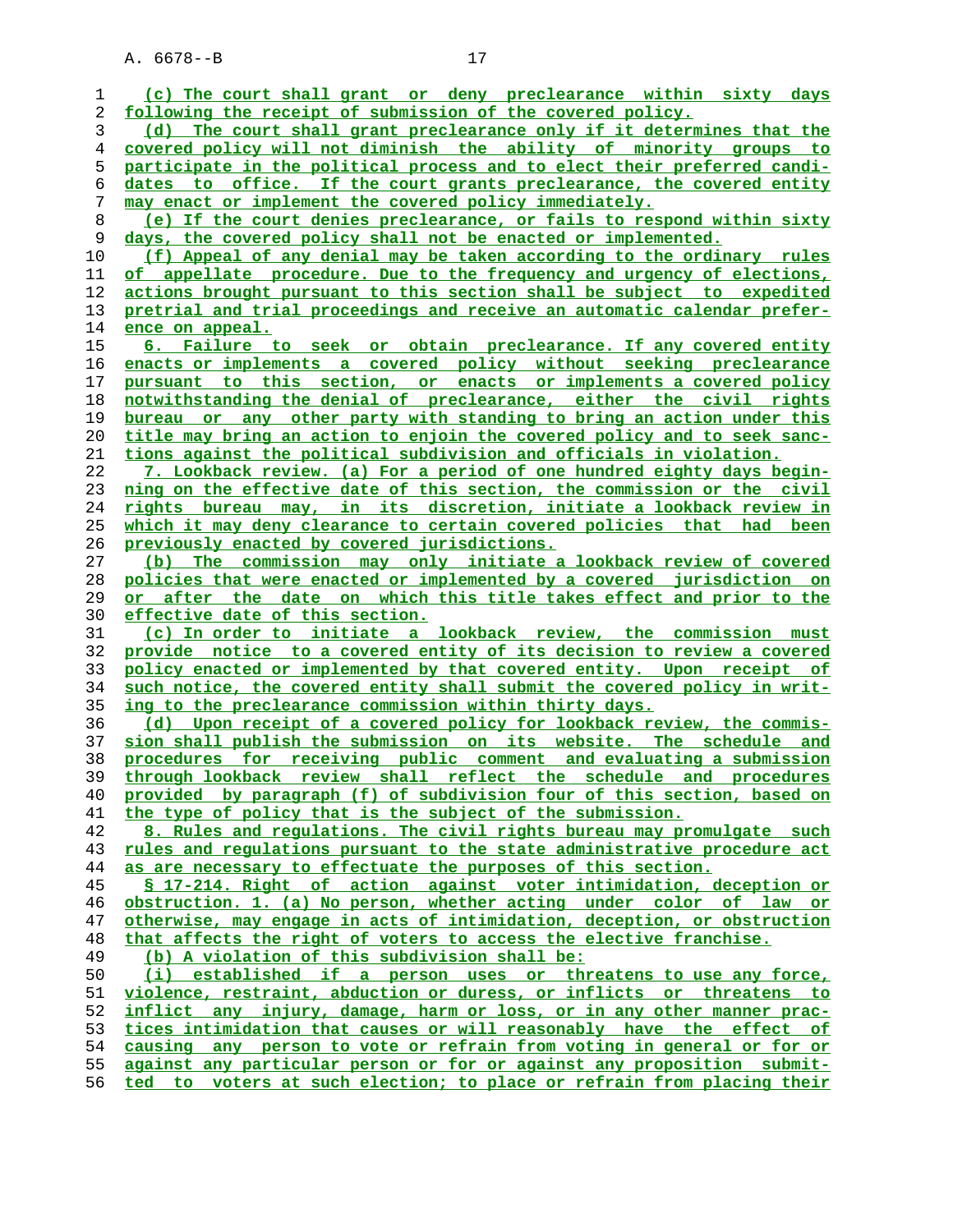**name upon a registry of voters; or to request or refrain from requesting an absentee ballot; or (ii) established if a person knowingly uses any deceptive or fraudu- lent device, contrivance or communication, that impedes, prevents or otherwise interferes with the free exercise of the elective franchise by any person, or that causes or will reasonably have the effect of causing any person to vote or refrain from voting in general or for or against any particular person or for or against any proposition submitted to voters at such election; to place or refrain from placing their name upon a registry of voters; or to request or refrain from requesting an absentee ballot; or (iii) established if a person obstructs, impedes, or otherwise inter- feres with access to any polling place or elections office, or obstructs, impedes, or otherwise interferes with any voter in any manner that causes or will reasonably have the effect of causing any delay in voting or the voting process, including the canvassing and tabulation of ballots. 2. Standing. Any aggrieved persons, organization whose membership includes or is likely to include aggrieved persons, organization whose mission would be frustrated by a violation of this section, organization that would expend resources in order to fulfill its mission as a result of a violation of this section, or the attorney general may file an action pursuant to this section in the supreme court of the county in which the alleged violation of this section occurred. 3. Remedies. Upon a finding of a violation of any provision of this section, the court shall implement appropriate remedies that are tailored to remedy the violation, including but not limited to providing for additional time to cast a ballot that may be counted in the election at issue. This title gives the court authority to implement remedies notwithstanding any other provision of state or local law, including any other state or local law. Any party who shall violate any of the provisions of the foregoing section or who shall aid the violation of any of said provisions shall be liable to any prevailing plaintiff party for damages, including nominal damages for any violation, and compensa- tory or punitive damages for any intentional violation. § 17-216. Authority to issue subpoenas. In any action or investigation to enforce any provision of this title, the attorney general shall have the authority to take proof and determine relevant facts and to issue subpoenas in accordance with the civil practice law and rules. § 17-218. Expedited judicial proceedings and preliminary relief. Because of the frequency of elections, the severe consequences and irre- parable harm of holding elections under unlawful conditions, and the expenditure to defend potentially unlawful conditions that benefit incumbent officials, actions brought pursuant to this title shall be subject to expedited pretrial and trial proceedings and receive an auto- matic calendar preference. In any action alleging a violation of this section in which a plaintiff party seeks preliminary relief with respect to an upcoming election, the court shall grant relief if it determines that: (a) plaintiffs are more likely than not to succeed on the merits;** and (b) it is possible to implement an appropriate remedy that would **resolve the alleged violation in the upcoming election. § 17-220. Attorneys' fees. In any action to enforce any provision of this title, the court shall allow the prevailing plaintiff party, other than the state or political subdivision thereof, a reasonable attorneys' fee, litigation expenses including, but not limited to, expert witness fees and expenses as part of the costs. A plaintiff will be deemed to**